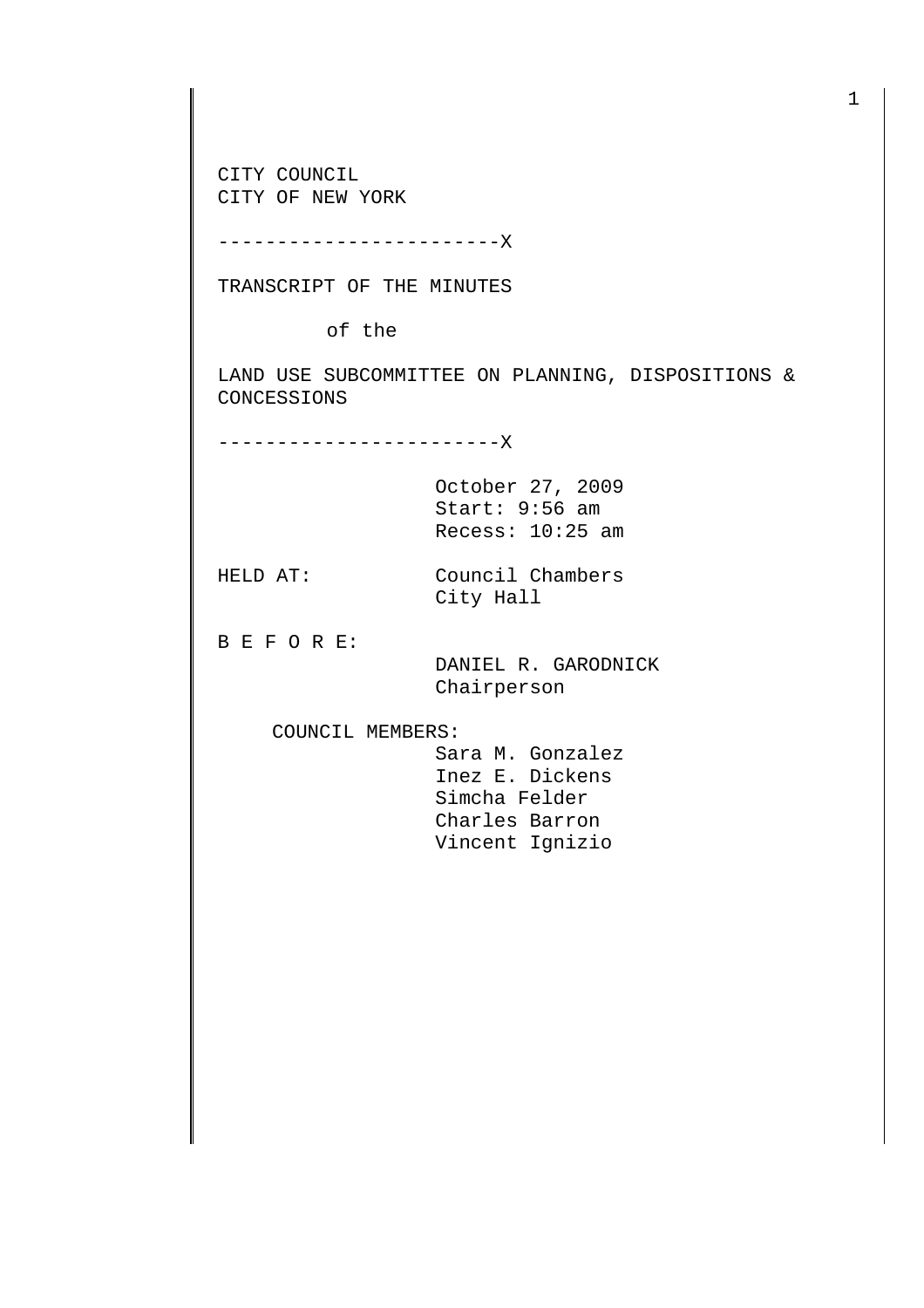## A P P E A R A N C E S (CONTINUED)

Carol Clark Assistant Commissioner Housing Preservation and Development

Sedell Nepper Principal Riverway Apartments, LLC

Donald Notice Executive Director West Harlem Group Assistance

Sal D'Avola Executive Director Restored Homes

Don Capoccia Principal BFC Partners

Juan Barahona BFC Partners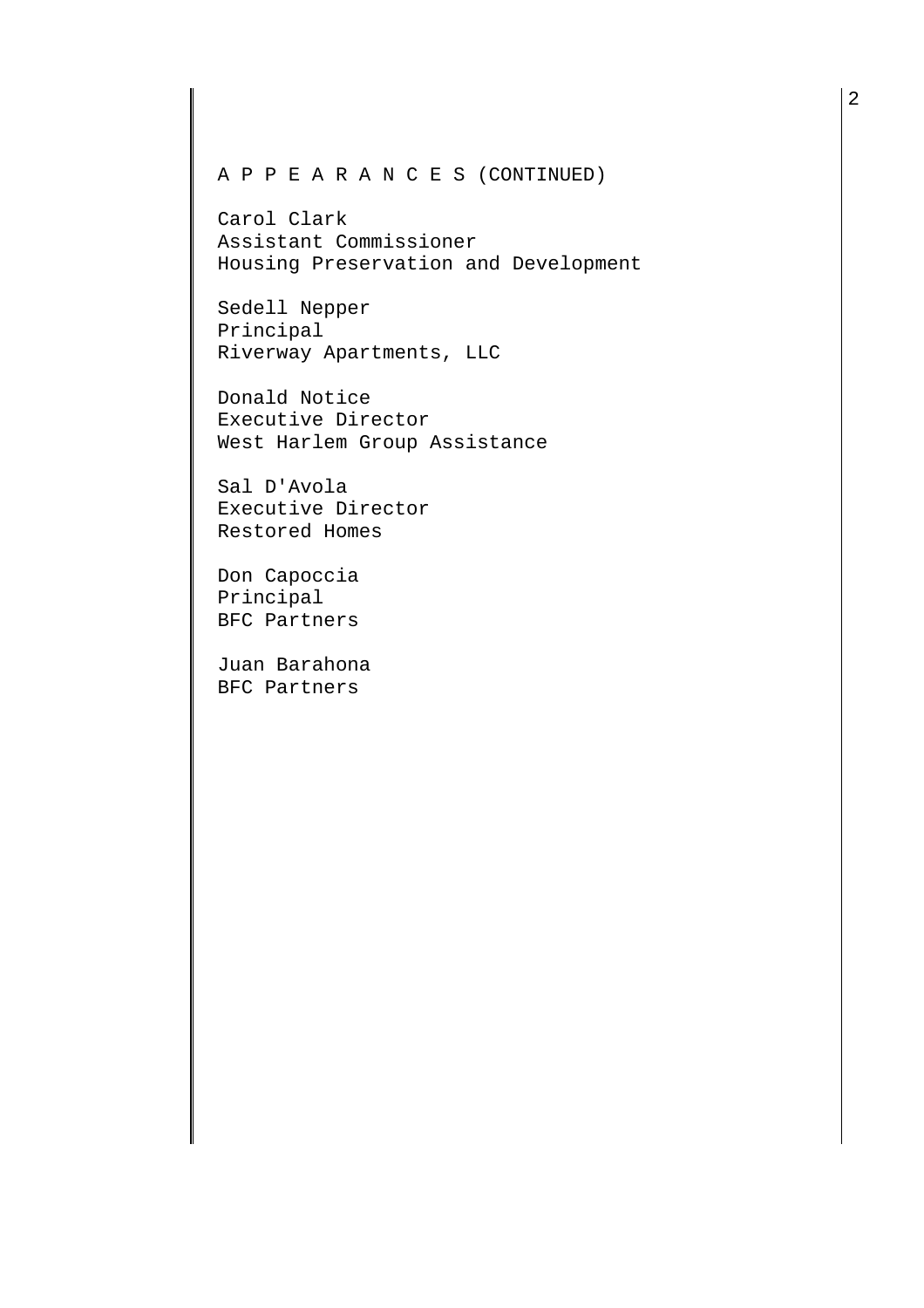| $\mathbf 1$    | $\overline{3}$<br>LAND USE SUBCOMMITTEE ON PLANNING,<br>DISPOSITIONS & CONCESSIONS |
|----------------|------------------------------------------------------------------------------------|
| $\overline{2}$ | CHAIRPERSON GARODNICK: Good                                                        |
| 3              | morning, everybody and welcome to the Subcommittee                                 |
| 4              | on Planning, Dispositions and Concessions, it's                                    |
| 5              | the Subcommittee of Land Use, the New York City                                    |
| 6              | Council. My name is Dan Garodnick, I have the                                      |
| 7              | privilege of chairing this Subcommittee. I'm                                       |
| 8              | joined today by committee members Sara Gonzalez of                                 |
| 9              | Brooklyn, Inez Dickens of Manhattan.                                               |
| 10             | We have a relatively short agenda                                                  |
| 11             | and we're going to get right to it. We are going                                   |
| 12             | to start the day off by opening the hearing on                                     |
| 13             | Land Use number 1225, the Riverway Apartments,                                     |
| 14             | Brooklyn Community Board 16, C090447HAK and this                                   |
| 15             | is an application by the City's Department of                                      |
| 16             | Housing Preservation and Development. And it is                                    |
| 17             | for the development of some residential units,                                     |
| 18             | commercial, and community space and we have HPD                                    |
| 19             | here, they are going to introduce the item.<br>So                                  |
| 20             | we're going to welcome them and ask them to do                                     |
| 21             | that now.                                                                          |
| 22             | CAROL CLARK: Thank you, Mr.                                                        |
| 23             | Chairman and members of the Committee. I'm Carol                                   |
| 24             | Clark, Assistant Commissioner HPD, it's a                                          |
| 25             | privilege to be here today. I'm joined by Sedell                                   |
|                |                                                                                    |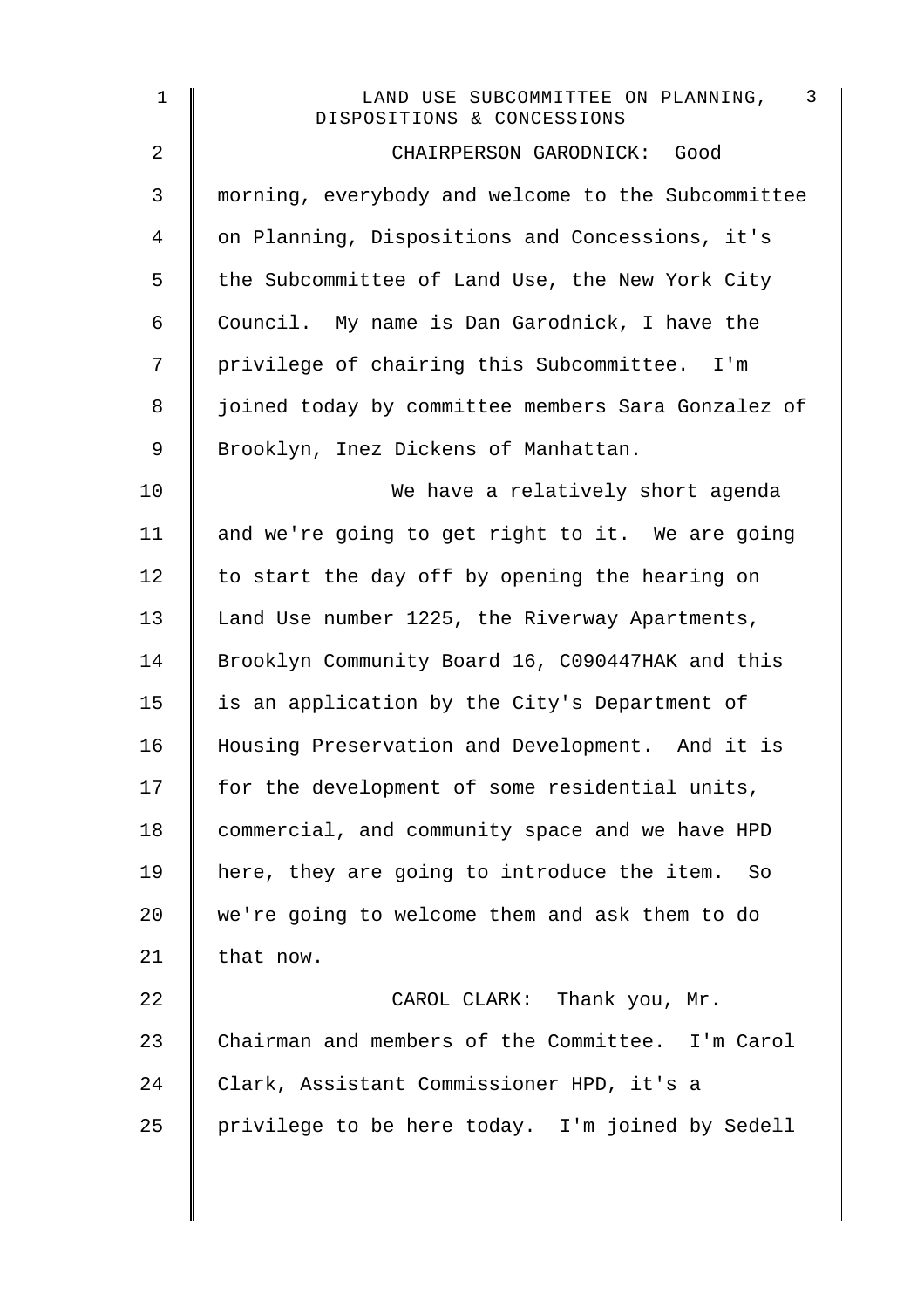| $\mathbf 1$    | 4<br>LAND USE SUBCOMMITTEE ON PLANNING,<br>DISPOSITIONS & CONCESSIONS |
|----------------|-----------------------------------------------------------------------|
| $\overline{a}$ | Nepper [phonetic] of Riverway Apartments, LLC, and                    |
| 3              | we have illustrations of the projects on the                          |
| $\overline{4}$ | boards here, the architect Jim Torgenson is also                      |
| 5              | with us.                                                              |
| 6              | LU 1225, known as Riverway                                            |
| 7              | Apartments, consists of the proposed disposition                      |
| 8              | of one vacant city-owned lot located at 228                           |
| $\mathsf 9$    | Riverdale Avenue in Brooklyn for the development                      |
| 10             | under HPD's Supportive Housing Loan Program.<br>The                   |
| 11             | sponsor, Riverway Apartments, LLC, will construct                     |
| 12             | a seven-story building. When completed, the                           |
| 13             | project will provide 114 residential units for                        |
| 14             | formerly homeless and low income elderly                              |
| 15             | occupants, plus one superintendent's unit. The                        |
| 16             | project will also provide approximately 7,000                         |
| 17             | square feet of community facility space, 2,100                        |
| 18             | square feet of ground floor retail space, 1,800                       |
| 19             | square feet of a garden, and 1,400 square feet of                     |
| 20             | a rooftop garden.                                                     |
| 21             | Council Member Barron has been                                        |
| 22             | briefed on the project and indicated his strong                       |
| 23             | support.                                                              |
| 24             | CHAIRPERSON GARODNICK: Thank you                                      |
| 25             | very much. So you noted that it's for formerly                        |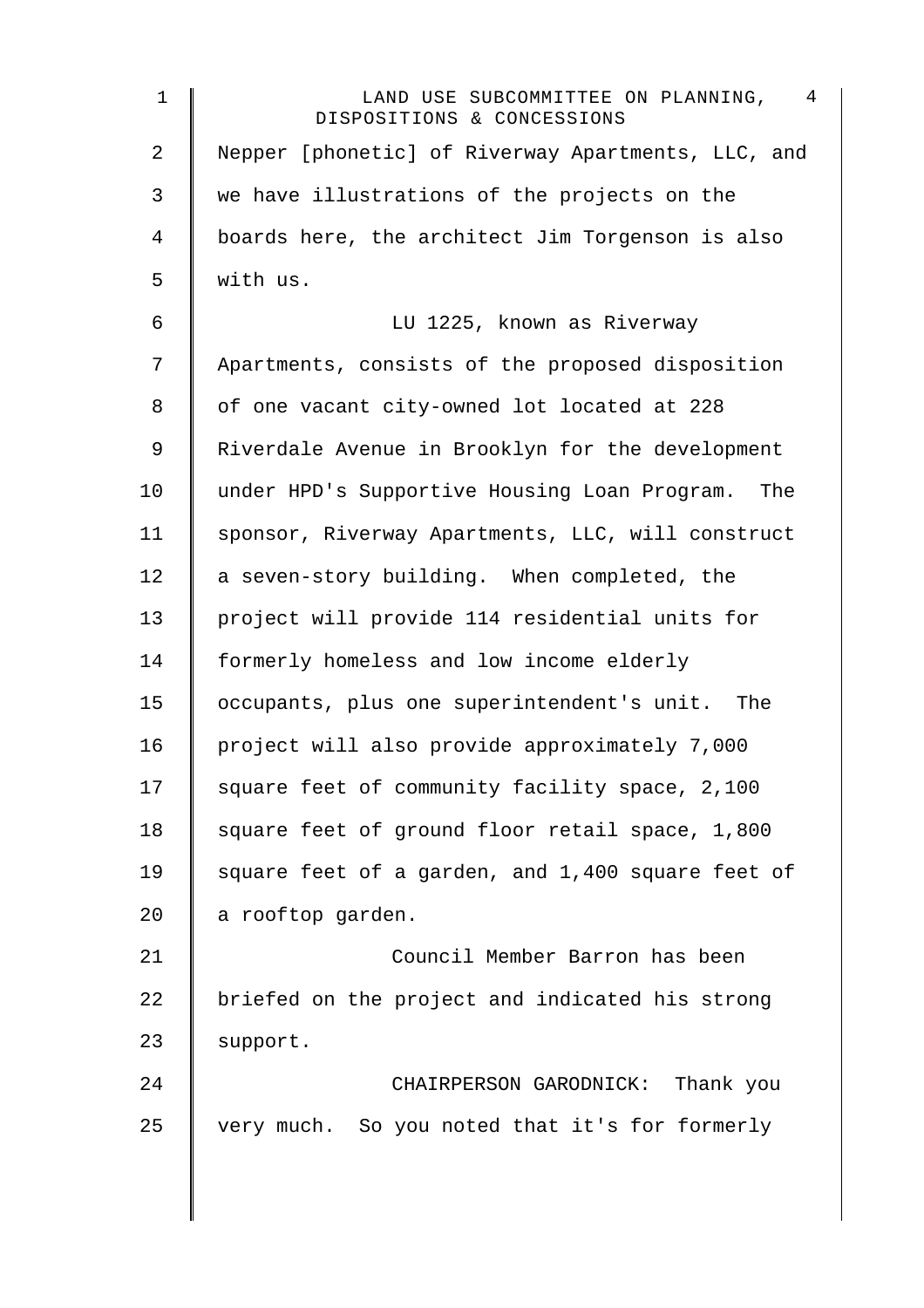1 CHAND USE SUBCOMMITTEE ON PLANNING, DISPOSITIONS & CONCESSIONS 5 2 | homeless individuals, is that correct? 3 CAROL CLARK: That is correct. 4 CHAIRPERSON GARODNICK: And it's 5 part of the Supportive Housing Loan Program? 6 CAROL CLARK: That's correct. 7 | CHAIRPERSON GARODNICK: And what 8 Sort of support will be available in this 9 property? 10 SEDELL NEPPER: We're expecting  $11$  | that--12 CHAIRPERSON GARODNICK: 13 | [Interposing] Please introduce yourself. 14 | SEDELL NEPPER: I'm Sedell Nepper, 15 principal-- 16 CHAIRPERSON GARODNICK: Welcome. 17 | SEDELL NEPPER: --from Riverway 18 Apartments, LLC. We are expecting to rent the 19 community facility space to a senior center and 20  $\parallel$  the senior center will provide two meals, 21 Tecreation, counseling, probably some kind of 22  $\parallel$  referrals for access to benefits, typically what a 23 senior center does. 24 **We have secured a loan grant from** 25  $\parallel$  the Dormitory Authority for to create this senior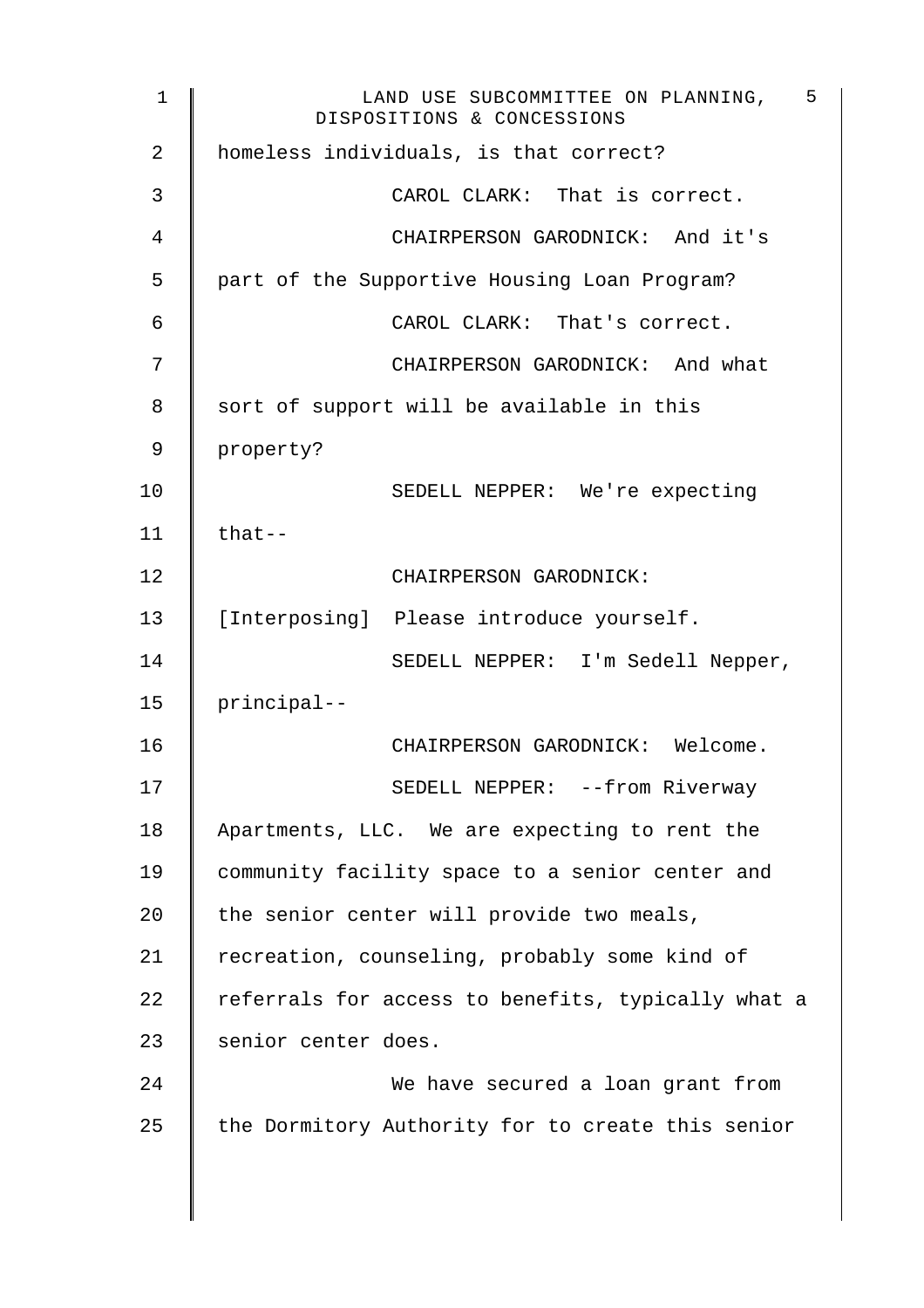| $\mathbf 1$ | $6\overline{6}$<br>LAND USE SUBCOMMITTEE ON PLANNING,<br>DISPOSITIONS & CONCESSIONS |
|-------------|-------------------------------------------------------------------------------------|
| 2           | center, which will be state-of-the-art and the                                      |
| 3           | concept is for the elderly to be able to live in a                                  |
| 4           | supportive environment and age in place, and it'll                                  |
| 5           | be open to people who are both independent or a                                     |
| $\epsilon$  | little frailer. And with the project-based                                          |
| 7           | Section 8 through the New York City Housing                                         |
| 8           | Authority, we expect that people, as they age and                                   |
| $\mathsf 9$ | have less income, will be able to stay and live                                     |
| 10          | quite nicely and age there.                                                         |
| 11          | CHAIRPERSON GARODNICK: Thank you.                                                   |
| 12          | And, Ms. Clark, please share with us any public                                     |
| 13          | process or competitive process that involved with                                   |
| 14          | the selection of this developer.                                                    |
| 15          | CAROL CLARK: Sure, Mr. Chairman,                                                    |
| 16          | there was an RFP that was involved in selecting                                     |
| 17          | this developer and that's the way Riverway                                          |
| 18          | Apartments, LLC, was selected.                                                      |
| 19          | CHAIRPERSON GARODNICK: Great.                                                       |
| 20          | Council Member Dickens.                                                             |
| 21          | COUNCIL MEMBER DICKENS: Thank you,                                                  |
| 22          | Mr. Chair. You are the developers? I'm sorry, I                                     |
| 23          | $wasn't--$                                                                          |
| 24          | [Crosstalk]                                                                         |
| 25          | SEDELL NEPPER: I'm the developer                                                    |
|             |                                                                                     |
|             |                                                                                     |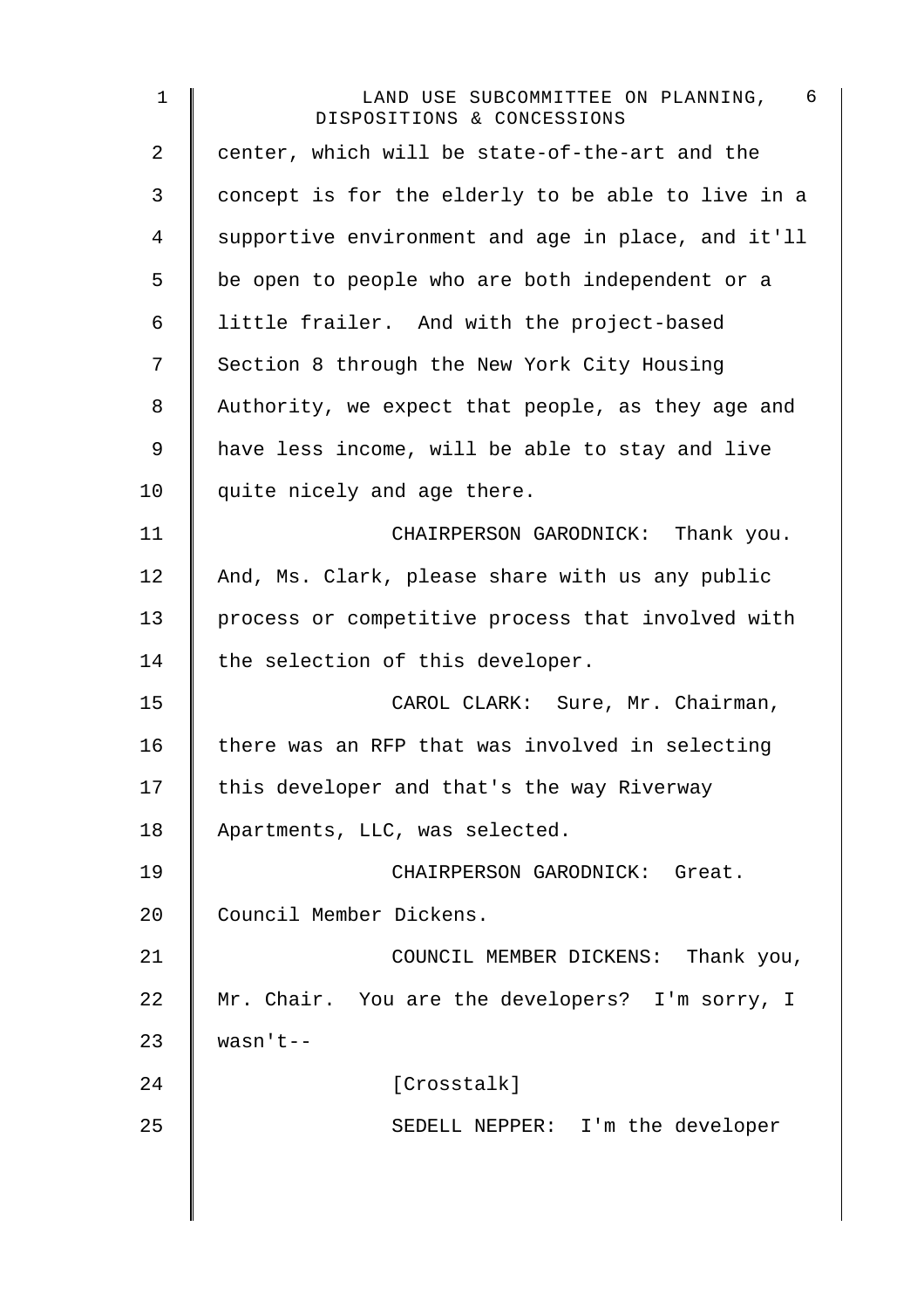| 1  | -7<br>LAND USE SUBCOMMITTEE ON PLANNING,<br>DISPOSITIONS & CONCESSIONS |
|----|------------------------------------------------------------------------|
| 2  | and part owner, the 50% of the project is owned--                      |
| 3  | the other 50% by Calvary Church of God, community                      |
| 4  | sponsor and will be the owner and probably play                        |
| 5  | some role in providing additional supportive                           |
| 6  | services to the project--intergenerational                             |
| 7  | programs and programs on weekends for children, as                     |
| 8  | well as families.                                                      |
| 9  | COUNCIL MEMBER DICKENS: And this                                       |
| 10 | is 100% for seniors, is that--                                         |
| 11 | SEDELL NEPPER: One hundred percent                                     |
| 12 | for seniors.                                                           |
| 13 | COUNCIL MEMBER DICKENS: So it's                                        |
| 14 | totally affordable.                                                    |
| 15 | SEDELL NEPPER: Totally affordable.                                     |
| 16 | COUNCIL MEMBER DICKENS: Is there                                       |
| 17 | any other commercial space other than the                              |
| 18 | community space that you will be--                                     |
| 19 | [Crosstalk]                                                            |
| 20 | SEDELL NEPPER: [Interposing] Yes,                                      |
| 21 | there is some commercial space in the project. It                      |
| 22 | would be for local neighborhood stores, the                            |
| 23 | commercial area really ends at that street and                         |
| 24 | this would help to expand it, that's city                              |
| 25 | planning's goal. However, we can, if the senior                        |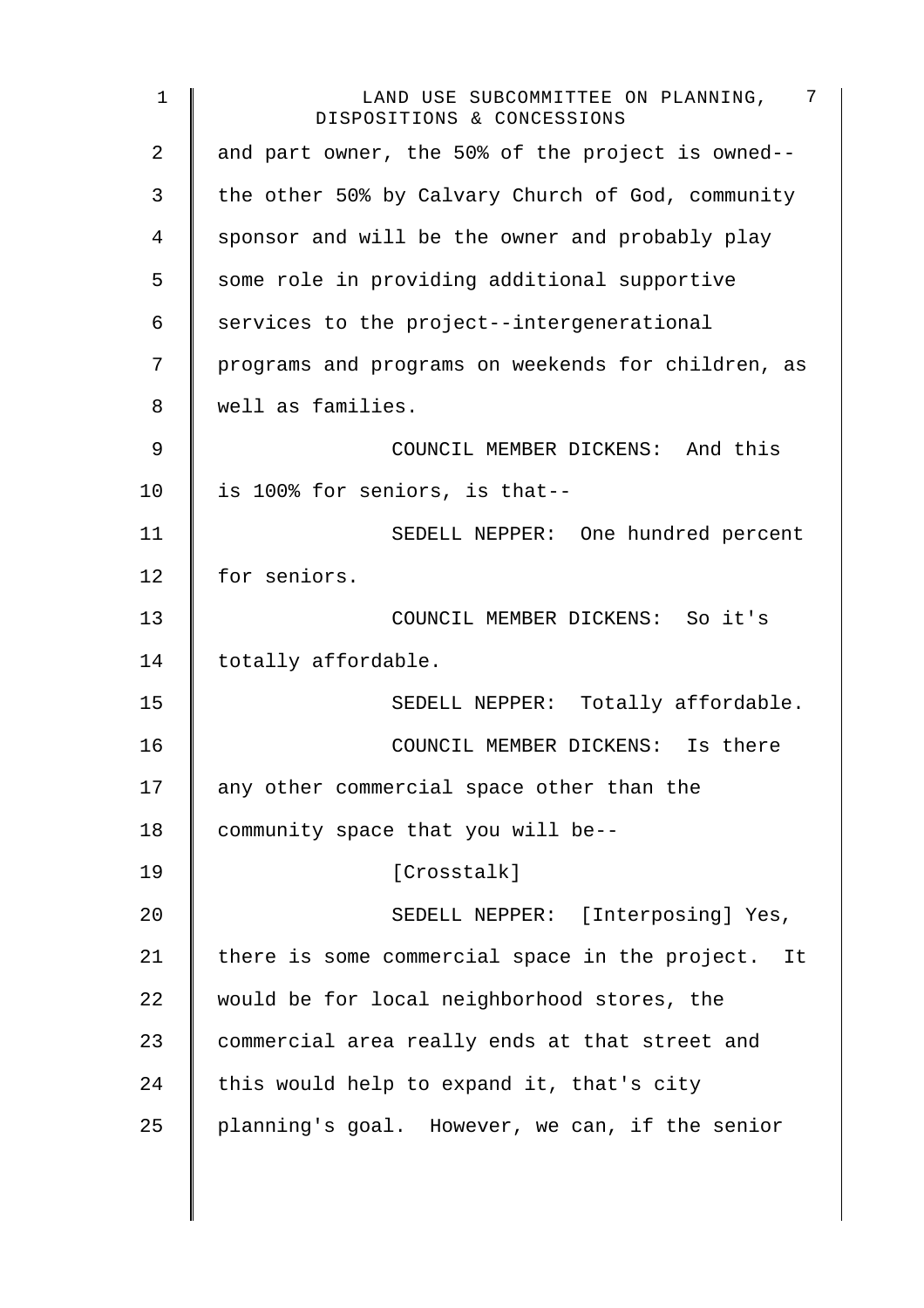| 1  | LAND USE SUBCOMMITTEE ON PLANNING, 8<br>DISPOSITIONS & CONCESSIONS |
|----|--------------------------------------------------------------------|
| 2  | center decides to take more space, we only need to                 |
| 3  | have about 300 to 600 square feet of commercial                    |
| 4  | space to meet zoning.                                              |
| 5  | COUNCIL MEMBER DICKENS: You have                                   |
| 6  | 300 to 600 square feet when--                                      |
| 7  | [Crosstalk]                                                        |
| 8  | SEDELL NEPPER: [Interposing]                                       |
| 9  | Required to meet zoning.                                           |
| 10 | COUNCIL MEMBER DICKENS: Per square                                 |
| 11 | footage cost that you're estimating?                               |
| 12 | SEDELL NEPPER: To rent at?                                         |
| 13 | COUNCIL MEMBER DICKENS: That                                       |
| 14 | you're going to rent it for, that you're going to                  |
| 15 | rent it for.                                                       |
| 16 | SEDELL NEPPER: I don't think we're                                 |
| 17 | going to get more in this neighborhood of                          |
| 18 | somewhere between 10 and \$13 a foot. The                          |
| 19 | commercial space on Rockaway ends a block earlier,                 |
| 20 | so this is expanding an area that really does not                  |
| 21 | have much in community commercial space.                           |
| 22 | COUNCIL MEMBER DICKENS: And what                                   |
| 23 | are your subs, who are your subs? Are they going                   |
| 24 | to be MWBEs?                                                       |
| 25 | SEDELL NEPPER: Yes, we are a WBE,                                  |
|    |                                                                    |
|    |                                                                    |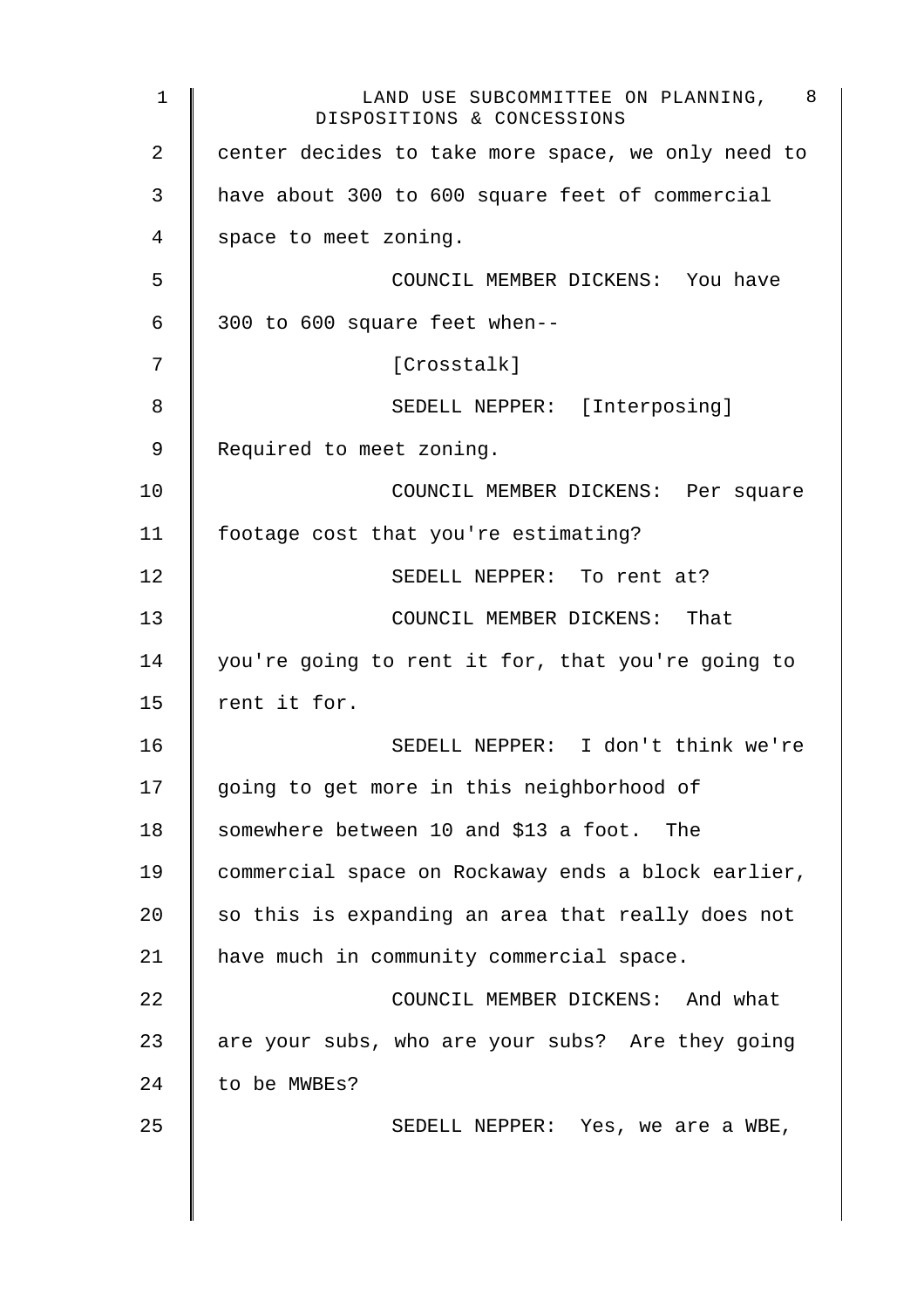| $\mathbf 1$ | LAND USE SUBCOMMITTEE ON PLANNING, 9<br>DISPOSITIONS & CONCESSIONS |
|-------------|--------------------------------------------------------------------|
| 2           | I am proud to say that on our last project, Crown                  |
| 3           | Heights Apartments, we have reached about 60% MWBE                 |
| 4           | locally-based community employment and this is a                   |
| 5           | Davis Bacon, Section 3 project, so we're hoping to                 |
| 6           | do as well here.                                                   |
| 7           | COUNCIL MEMBER DICKENS: Okay. All                                  |
| 8           | right. Thank you.                                                  |
| 9           | CHAIRPERSON GARODNICK: Thank you,                                  |
| 10          | Council Member Dickens.                                            |
| 11          | I'm pleased to say we've been                                      |
| 12          | joined by Council Member Simcha Felder of Brooklyn                 |
| 13          | and, right on time, Council Member Charles Barron                  |
| 14          | who wishes to speak on this project, which, of                     |
| 15          | course, is in his district.                                        |
| 16          | COUNCIL MEMBER BARRON: Yes, I've                                   |
| 17          | got a couple meetings. Were you being questioned                   |
| 18          | by Council Member Dickens?                                         |
| 19          | SEDELL NEPPER: Absolutely.                                         |
| 20          | COUNCIL MEMBER DICKENS: They                                       |
| 21          | certainly were.                                                    |
| 22          | COUNCIL MEMBER BARRON: Well I just                                 |
| 23          | want to let you know that she used to be the                       |
| 24          | leading Council Member in affordable housing and                   |
| 25          | she's been--                                                       |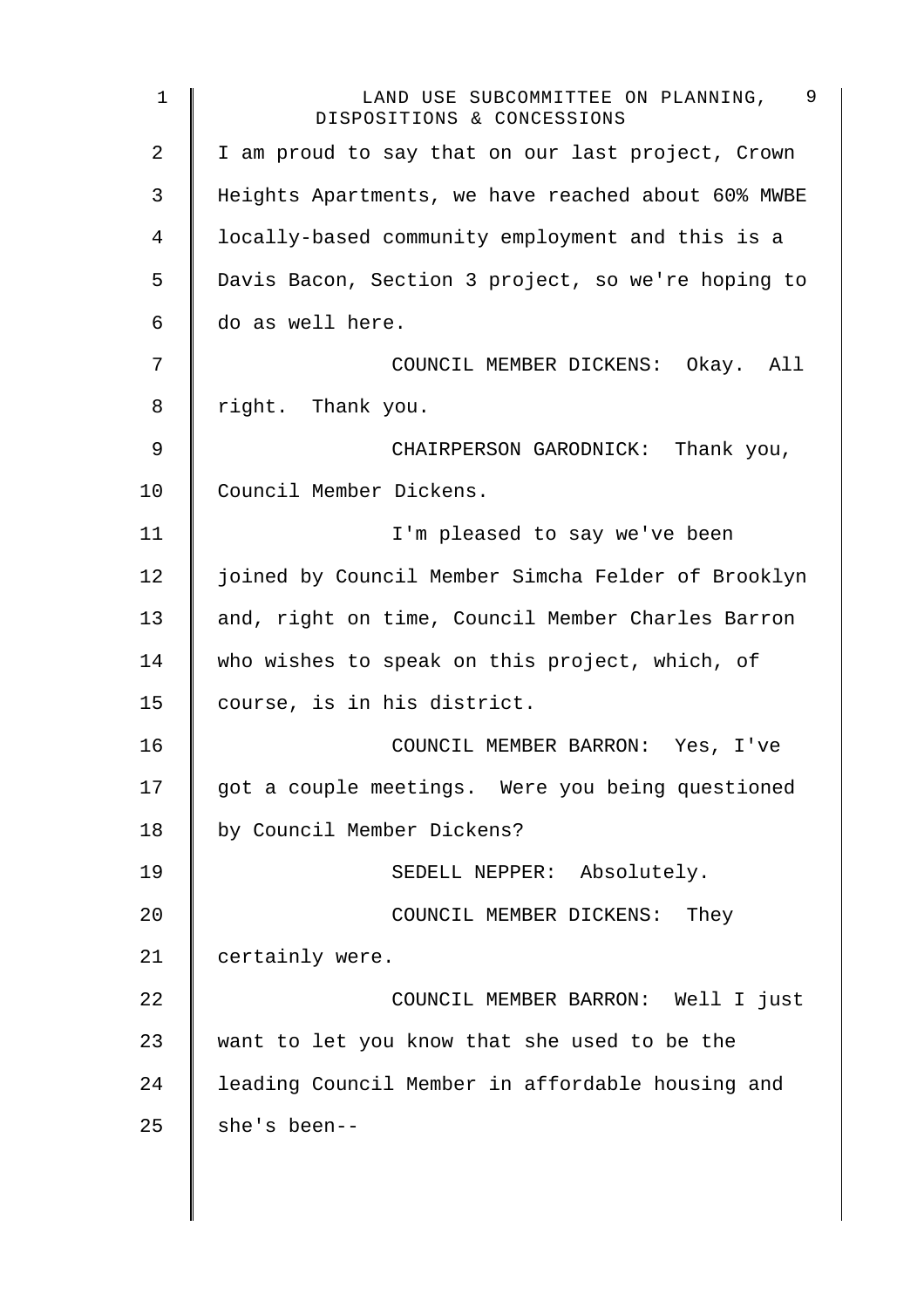| $\mathbf 1$ | 10<br>LAND USE SUBCOMMITTEE ON PLANNING,<br>DISPOSITIONS & CONCESSIONS |
|-------------|------------------------------------------------------------------------|
| 2           | MALE VOICE: Still is.                                                  |
| 3           | COUNCIL MEMBER BARRON: No she                                          |
| 4           | isn't, she's been dethroned by me, that's why the                      |
| 5           | line of questioning.                                                   |
| 6           | COUNCIL MEMBER DICKENS: Is that                                        |
| 7           | the only statement that you have to make?                              |
| 8           | COUNCIL MEMBER BARRON: No.                                             |
| 9           | COUNCIL MEMBER DICKENS: I guess                                        |
| 10          | $that's--$                                                             |
| 11          | [Crosstalk]                                                            |
| 12          | COUNCIL MEMBER BARRON: No, we have                                     |
| 13          | a great project coming in our district. It's                           |
| 14          | about a 100% affordable, it's project-based                            |
| 15          | Section 8, which means only 30% of a person's                          |
| 16          | income would be the rent. And it's a beautiful                         |
| 17          | project, you know you could see it for yourself,                       |
| 18          | but the care that they took in this project is                         |
| 19          | unique, tremendous, the community supports it,                         |
| 20          | it's going to be a real plus for our neighborhood.                     |
| 21          | And I'm out of breath, because I'm running back                        |
| 22          | and forth. So I just ask my Committee members to                       |
| 23          | support this project.                                                  |
| 24          | [Off mic]                                                              |
| 25          | CHAIRPERSON GARODNICK: Thank you,                                      |
|             |                                                                        |
|             |                                                                        |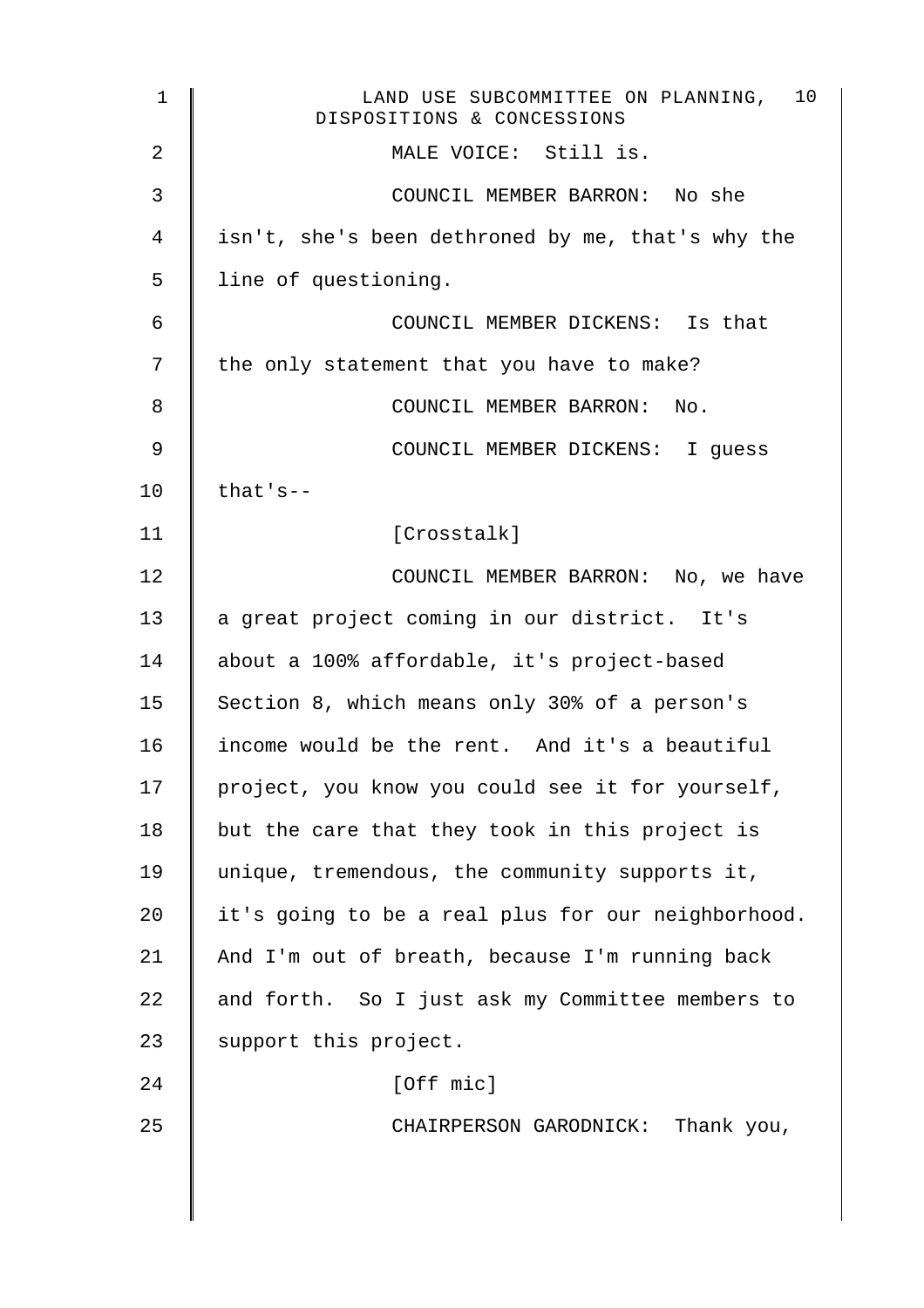1 LAND USE SUBCOMMITTEE ON PLANNING, 11 DISPOSITIONS & CONCESSIONS 2 Council Member Barron. Go ahead. 3 **S** 4 so jealous about Inez? 5 COUNCIL MEMBER BARRON: No, it's 6 not jealousy, Simcha, it's just statement of 7 | facts, it's not even bragging, it's just facts. 8 **6** COUNCIL MEMBER FELDER: It's not 9 bragging? 10 || COUNCIL MEMBER BARRON: I'm number 11 | one. No, I'm number--no brags, just facts, I'm 12 number one. 13 **I** CHAIRPERSON GARODNICK: Thank you. 14 | COUNCIL MEMBER DICKENS: He's been 15 working very hard in trying-- 16 CHAIRPERSON GARODNICK: Thank you 17 | very much. 18 **COUNCIL MEMBER DICKENS:** --to 19 dethrone me, but he can't succeed. 20 CHAIRPERSON GARODNICK: Thank you 21 very much. And Council Member Gonzalez. 22 **COUNCIL MEMBER BARRON:** Uh-oh. 23 COUNCIL MEMBER GONZALEZ: Good 24 morning. Now since this is your project-25 | Crosstalk]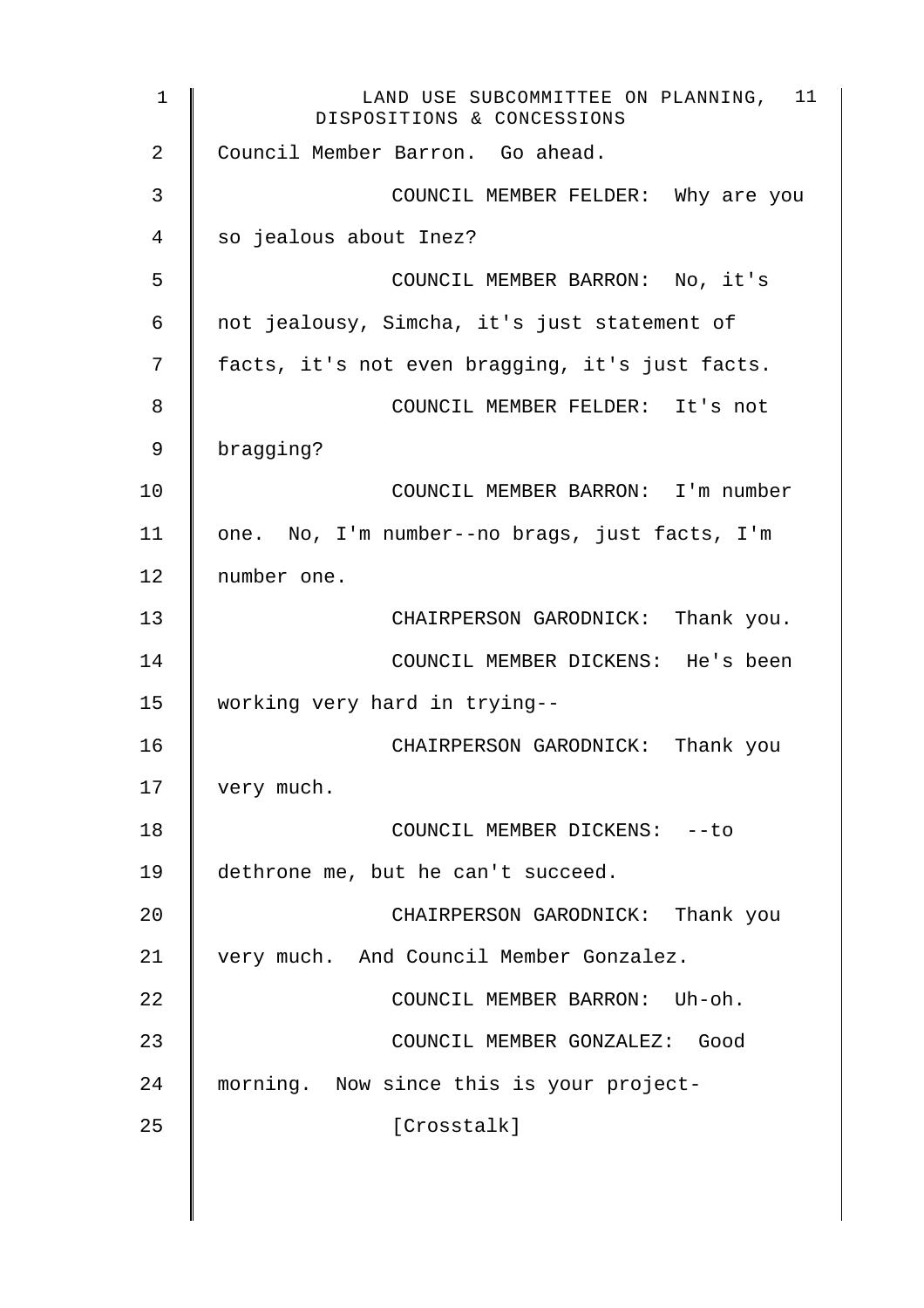| LAND USE SUBCOMMITTEE ON PLANNING, 12<br>DISPOSITIONS & CONCESSIONS |
|---------------------------------------------------------------------|
| COUNCIL MEMBER GONZALEZ: --Council                                  |
| Member Barron, I'd like to know what exactly, and                   |
| maybe you're not able to explain that today, but                    |
| the selection process as to how folks are going to                  |
| be selected for this particular--                                   |
| [Off mic]                                                           |
| SEDELL NEPPER: to you, 50% of                                       |
| the people in the community board will be given                     |
| preference, and both the community--those given                     |
| preference in the community board as well as the                    |
| remaining 50% will be through HDC, HPD, and NYCHA                   |
| process. So there'll be a lottery, there'll be a                    |
| list established, people will be interviewed off                    |
| that list--there'll be two lists established, one                   |
| for the community and one for people who are not                    |
| in the community board, who don't reside there.                     |
| And then those people who pass through the initial                  |
| intake, their applications will be sent to NYCHA,                   |
| NYCHA does an additional review for project-based                   |
| Section 8; once they're approved by NYCHA, they                     |
| will be offered a voucher project-based.                            |
| COUNCIL MEMBER GONZALEZ: And maybe                                  |
| I missed it, in case I missed it, priority to                       |
| community people?                                                   |
|                                                                     |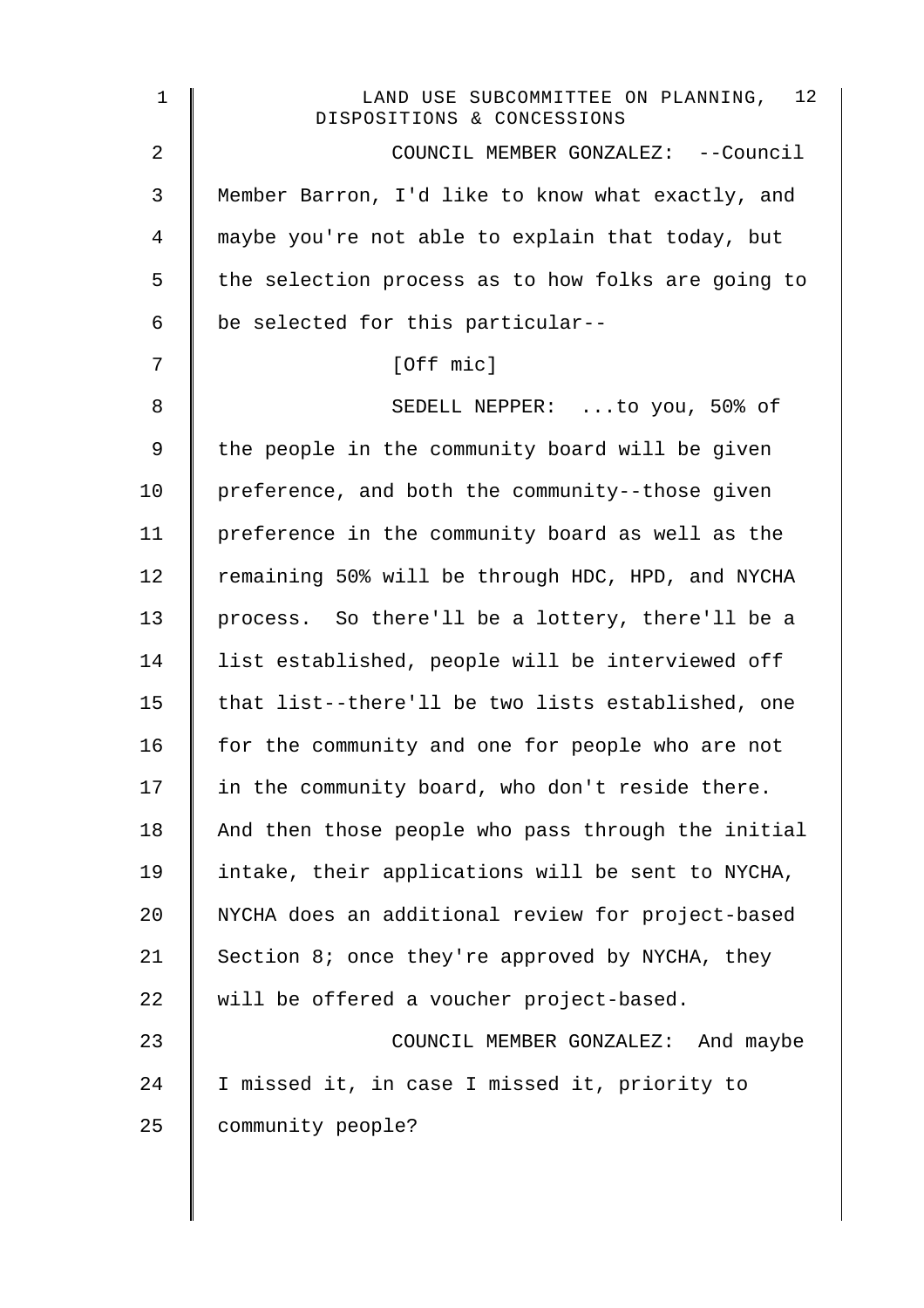| $\mathbf 1$ | 13<br>LAND USE SUBCOMMITTEE ON PLANNING,<br>DISPOSITIONS & CONCESSIONS |
|-------------|------------------------------------------------------------------------|
| 2           | SEDELL NEPPER: Yes, community                                          |
| 3           | board.                                                                 |
| 4           | COUNCIL MEMBER GONZALEZ: Community                                     |
| 5           | board. Numbers again?                                                  |
| 6           | SEDELL NEPPER: Fifty percent.                                          |
| 7           | COUNCIL MEMBER GONZALEZ: Fifty                                         |
| 8           | percent. And is that something that Council                            |
| 9           | Member Barron is comfortable with, huh?                                |
| 10          | COUNCIL MEMBER BARRON: What's                                          |
| 11          | that?                                                                  |
| 12          | COUNCIL MEMBER GONZALEZ: Fifty                                         |
| 13          | percent for the community?                                             |
| 14          | MALE VOICE: For the whole                                              |
| 15          | Community Board.                                                       |
| 16          | COUNCIL MEMBER BARRON: Yes,                                            |
| 17          | that's--                                                               |
| 18          | [Crosstalk]                                                            |
| 19          | COUNCIL MEMBER GONZALEZ:                                               |
| 20          | Excellent.                                                             |
| 21          | COUNCIL MEMBER BARRON: That's                                          |
| 22          | across the board.                                                      |
| 23          | COUNCIL MEMBER GONZALEZ: Okay,                                         |
| 24          | thank you.                                                             |
| 25          | SEDELL NEPPER: You're welcome.                                         |
|             |                                                                        |
|             |                                                                        |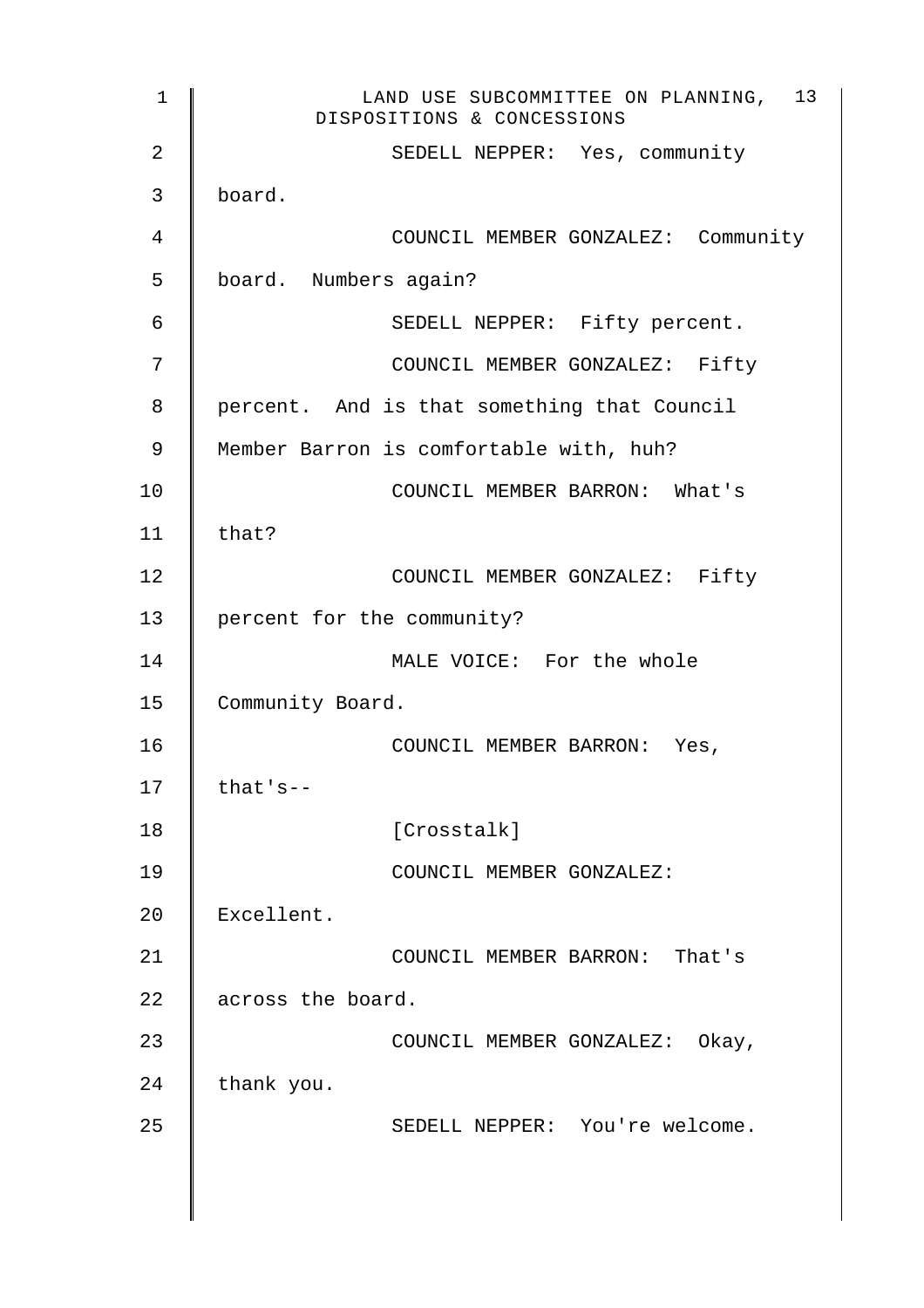| $\mathbf 1$    | LAND USE SUBCOMMITTEE ON PLANNING, 14<br>DISPOSITIONS & CONCESSIONS |
|----------------|---------------------------------------------------------------------|
| $\overline{a}$ | CHAIRPERSON GARODNICK: Thank you                                    |
| 3              | very much.                                                          |
| 4              | And, with that, we will close the                                   |
| 5              | hearing on Land Use 1225, the Riverway Apartments-                  |
| 6              | -oh, I'm sorry, Council Member Barron.                              |
| 7              | COUNCIL MEMBER BARRON: Yeah, it's                                   |
| 8              | 50%, that's across the board across the city,                       |
| 9              | that's the rule for everybody. But also in that                     |
| 10             | other 50% you can still get people from your                        |
| 11             | community, so it could be very well 80-90% coming                   |
| 12             | from the community, but the main thing is that                      |
| 13             | it's 100% affordable, that's the main thing. Not                    |
| 14             | 80/20, 60/40, 70/30, but 100%.                                      |
| 15             | CHAIRPERSON GARODNICK: Council                                      |
| 16             | Member Barron, I think we catch your point, thank                   |
| 17             | you.                                                                |
| 18             | COUNCIL MEMBER DICKENS: And                                         |
| 19             | congratulations, you finally have been able--                       |
| 20             | CHAIRPERSON GARODNICK:                                              |
| 21             | Congratulations to you.                                             |
| 22             | COUNCIL MEMBER DICKENS: -- to                                       |
| 23             | accomplish that.                                                    |
| 24             | CHAIRPERSON GARODNICK: We will now                                  |
| 25             | close the hearing on Land Use 1225, Riverway                        |
|                |                                                                     |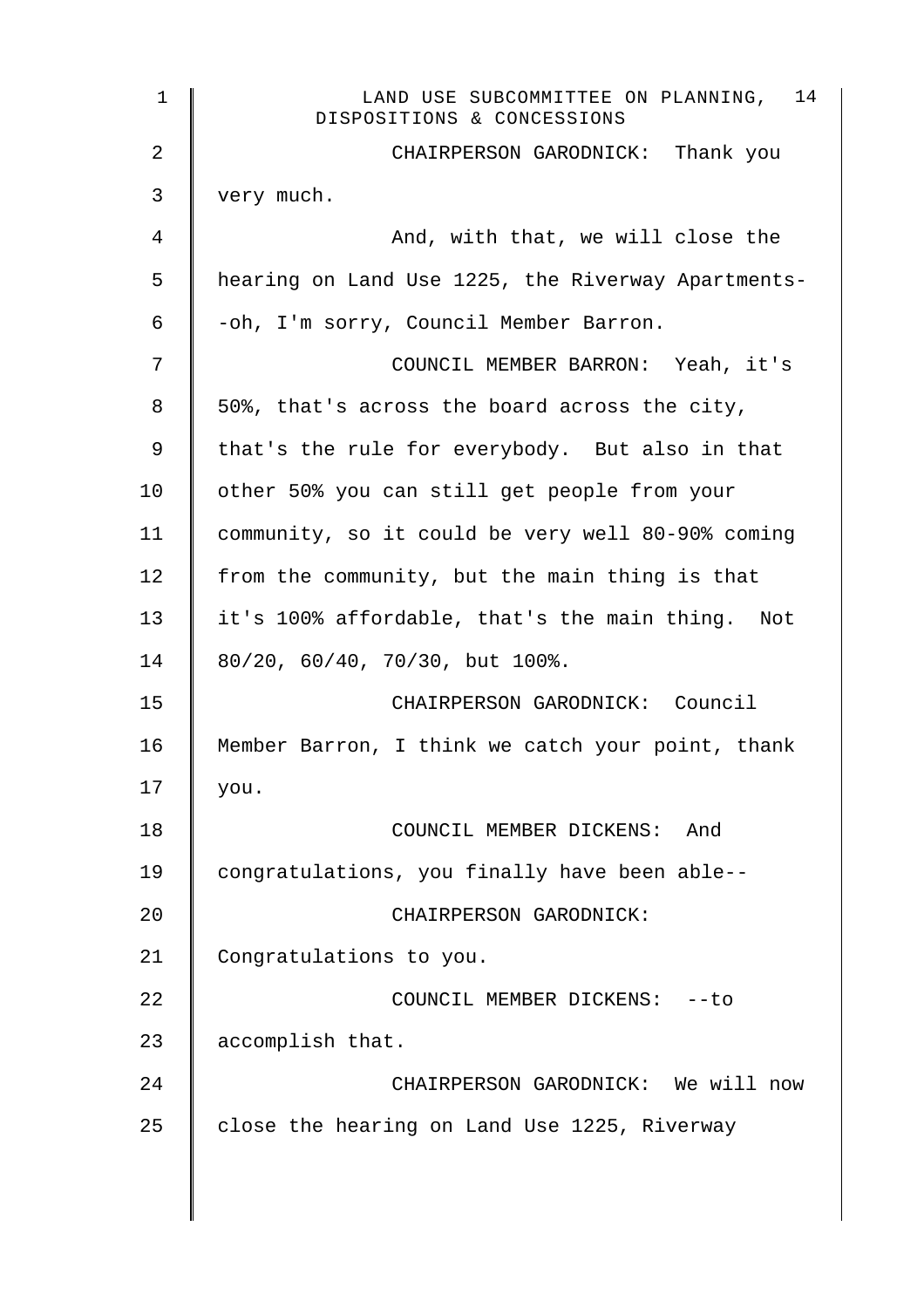| $\mathbf 1$    | 15<br>LAND USE SUBCOMMITTEE ON PLANNING,<br>DISPOSITIONS & CONCESSIONS |
|----------------|------------------------------------------------------------------------|
| $\overline{2}$ | Apartments, C090447HAK.                                                |
| 3              | We will open the hearing on Land                                       |
| 4              | Use 1226, The Dempsey in Manhattan Community Board                     |
| 5              | 10, C090374HAM, it's another HPD application and                       |
| 6              | it is in the district of our very own Council                          |
| 7              | Member Inez Dickens. I will ask HPD to go ahead                        |
| 8              | and introduce this item.                                               |
| 9              | CAROL CLARK: Good morning again,                                       |
| 10             | Carol Clark, I'm joined now by the Executive                           |
| 11             | Director of the West Harlem Group Assistance                           |
| 12             | organization, Donald Notice, thank you for being                       |
| 13             | here.                                                                  |
| 14             | LU 1226 consists of the proposed                                       |
| 15             | disposition of one vacant city-owned lot located                       |
| 16             | at 138-150 West 128th Street for development under                     |
| 17             | HPD's Low Income Rental Program. The sponsor,                          |
| 18             | West Harlem Group Assistance and Phipps Houses,                        |
| 19             | will construct one six-story building known as The                     |
| 20             | Dempsey, which will provide 79 low income rental                       |
| 21             | units and one superintendent's unit. The project                       |
| 22             | also provides approximately 5,700 square feet of                       |
| 23             | open space.                                                            |
| 24             | Council Member Dickens has been                                        |
| 25             | briefed and indicated her support of this project.                     |
|                |                                                                        |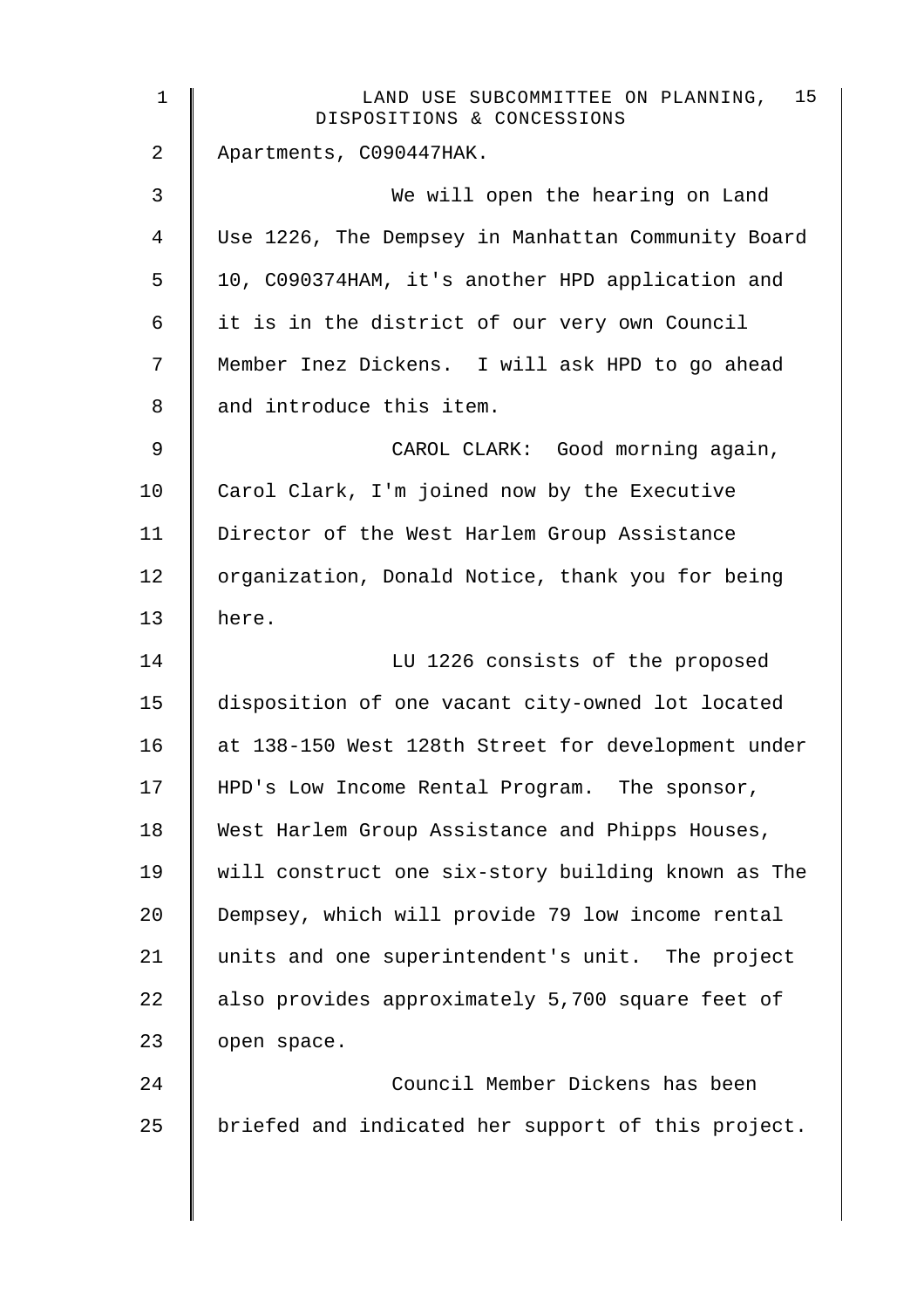1 LAND USE SUBCOMMITTEE ON PLANNING, 16 DISPOSITIONS & CONCESSIONS 2 **CHAIRPERSON GARODNICK:** Thank you. 3 Vou said this is a vacant lot today? 4 CAROL CLARK: That's correct. 5 CHAIRPERSON GARODNICK: And the 6 development will result in 79 low income units and  $7 \parallel a$  super's unit, is that right? 8 **CAROL CLARK:** That's right. 9 || CHAIRPERSON GARODNICK: And the low 10 | income is defined how in this context? 11 | CAROL CLARK: Sixteen of the units 12  $\parallel$  are at up to 40% of AMI and 63 of them are at up 13 to 60% of AMI. 14 | CHAIRPERSON GARODNICK: Okay. 15 Thank you. And there is a considerable open space 16 | component to this, you said. 17 | CAROL CLARK: That's right, 5,700 18 square feet of open space. 19 CHAIRPERSON GARODNICK: Is that 20  $\parallel$  available to the residents of the building and the 21 | neighborhood or just the residents of the 22 building? 23 CAROL CLARK: I'll defer to Mr. 24 Notice to answer that question. 25 | DONALD NOTICE: Hi, my name is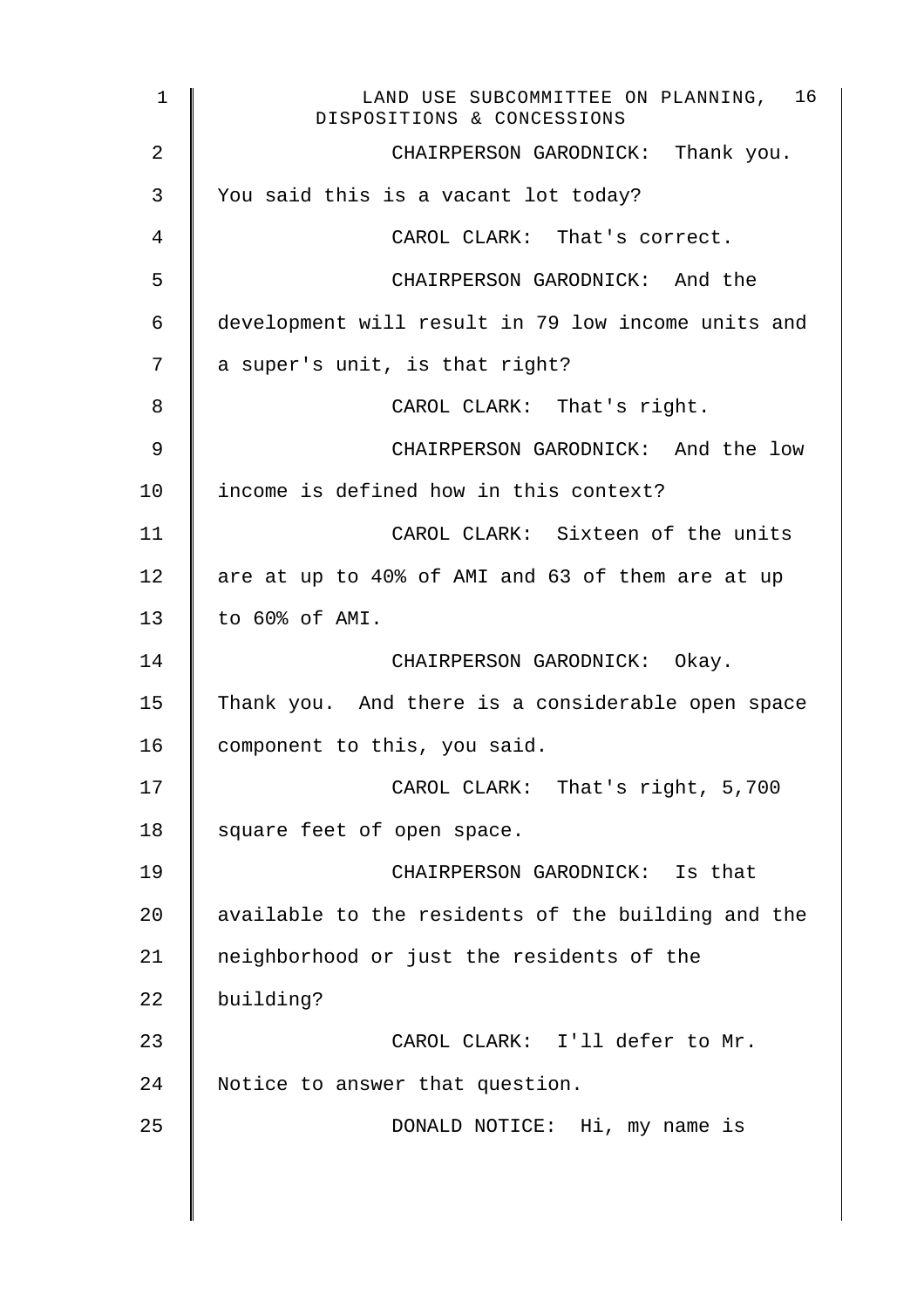| $\mathbf 1$    | 17<br>LAND USE SUBCOMMITTEE ON PLANNING,<br>DISPOSITIONS & CONCESSIONS |
|----------------|------------------------------------------------------------------------|
| $\overline{2}$ | Donald Notice, the Executive Director of West                          |
| 3              | Harlem Group Assistance, and the open space is for                     |
| 4              | the project, for the building. The Oberia Dempsey                      |
| 5              | is a multi-service center and there is open space                      |
| 6              | within the multi-service center itself that will                       |
| 7              | be available for the community at-large.                               |
| 8              | CHAIRPERSON GARODNICK: Thank you.                                      |
| 9              | And, Ms. Clark, the competitive nature of the                          |
| 10             | selection here?                                                        |
| 11             | CAROL CLARK: West Harlem Group                                         |
| 12             | Assistance is a long time Harlem social service                        |
| 13             | and development organization, they were designated                     |
| 14             | to develop The Dempsey residential site. They                          |
| 15             | also successfully manage a city-owned HRA-operated                     |
| 16             | Oberia Dempsey multi-service center located in a                       |
| 17             | former school that adjoins the development site                        |
| 18             | directly to the south.                                                 |
| 19             | CHAIRPERSON GARODNICK: All right,                                      |
| 20             | say that last portion one more time? Make sure I                       |
| 21             | understand it.                                                         |
| 22             | CAROL CLARK: The vacant city-owned                                     |
| 23             | $lot--$                                                                |
| 24             | CHAIRPERSON GARODNICK: Yep.                                            |
| 25             | CAROL CLARK: --adjoins a former                                        |
|                |                                                                        |
|                |                                                                        |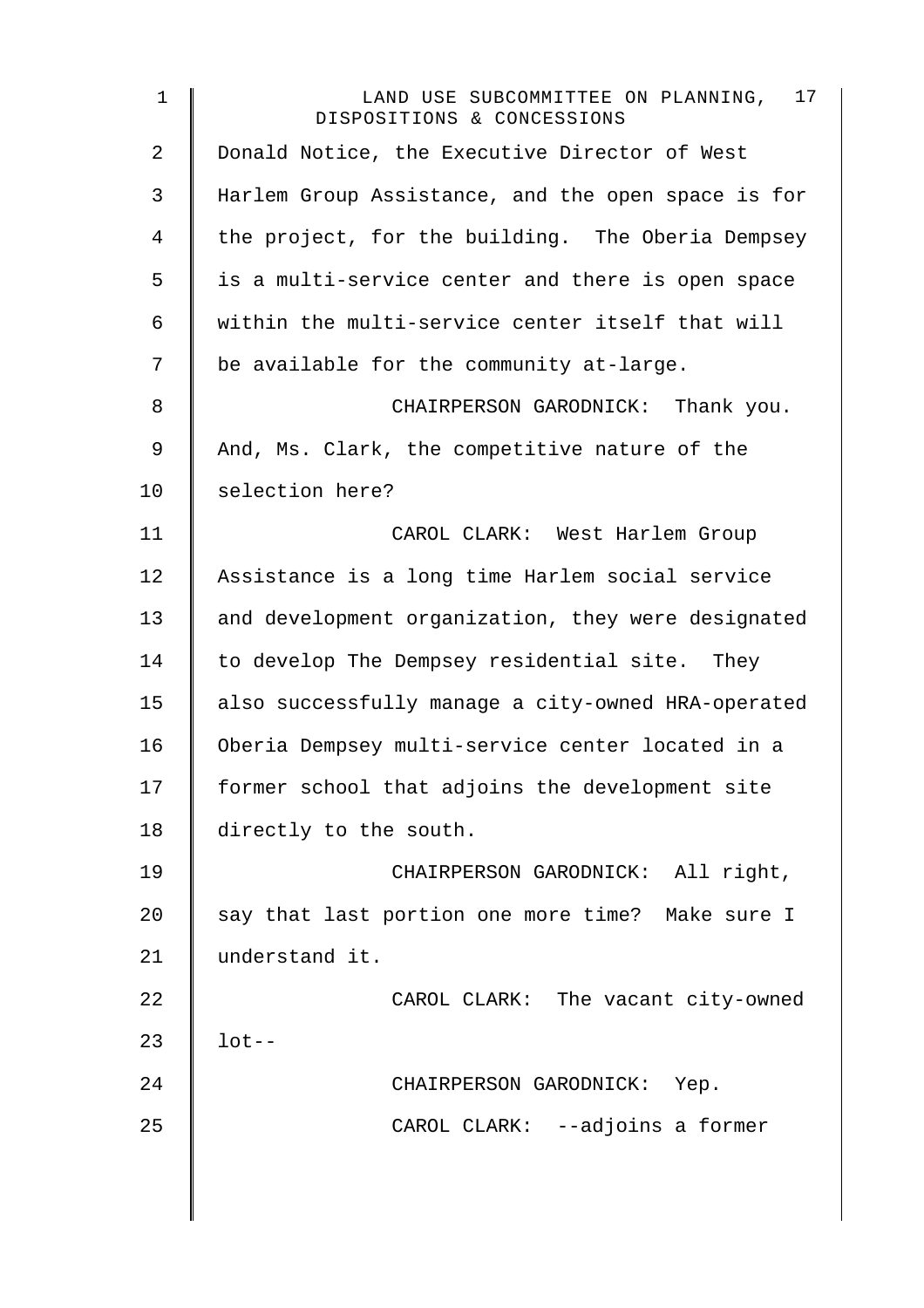| $\mathbf 1$    | 18<br>LAND USE SUBCOMMITTEE ON PLANNING,<br>DISPOSITIONS & CONCESSIONS |
|----------------|------------------------------------------------------------------------|
| $\overline{2}$ | public school site, the school was known as Oberia                     |
| 3              | Dempsey when it was a school. Some years ago it                        |
| 4              | became a social service, multi-service center,                         |
| 5              | which is operated by the West Harlem Group                             |
| 6              | Assistance organization.                                               |
| 7              | CHAIRPERSON GARODNICK: Okay, thank                                     |
| 8              | you. Council Member Dickens.                                           |
| 9              | COUNCIL MEMBER DICKENS: Thank you,                                     |
| 10             | Chair Garodnick, for this opportunity, and I thank                     |
| 11             | West Harlem Group Assistance and Phipps for being                      |
| 12             | down here and Deputy Commissioner Carol Clark.                         |
| 13             | Thank you so much.                                                     |
| 14             | They've already given you a                                            |
| 15             | description of the development which is totally                        |
| 16             | affordable between 40 and 60%, but in addition,                        |
| 17             | West Harlem Group Assistance and Phipps have                           |
| 18             | agreed to use a union contractor paying a living                       |
| 19             | wage, as well as to use locally owned and operated                     |
| 20             | MWBE subcontractors, a list of which I will help                       |
| 21             | them to compile.                                                       |
| 22             | West Harlem and Phipps are also                                        |
| 23             | planning on drawing from labor trained locally                         |
| 24             | through the apprenticeship program that's operated                     |
| 25             | at HCCI, Harlem Congregations for Community                            |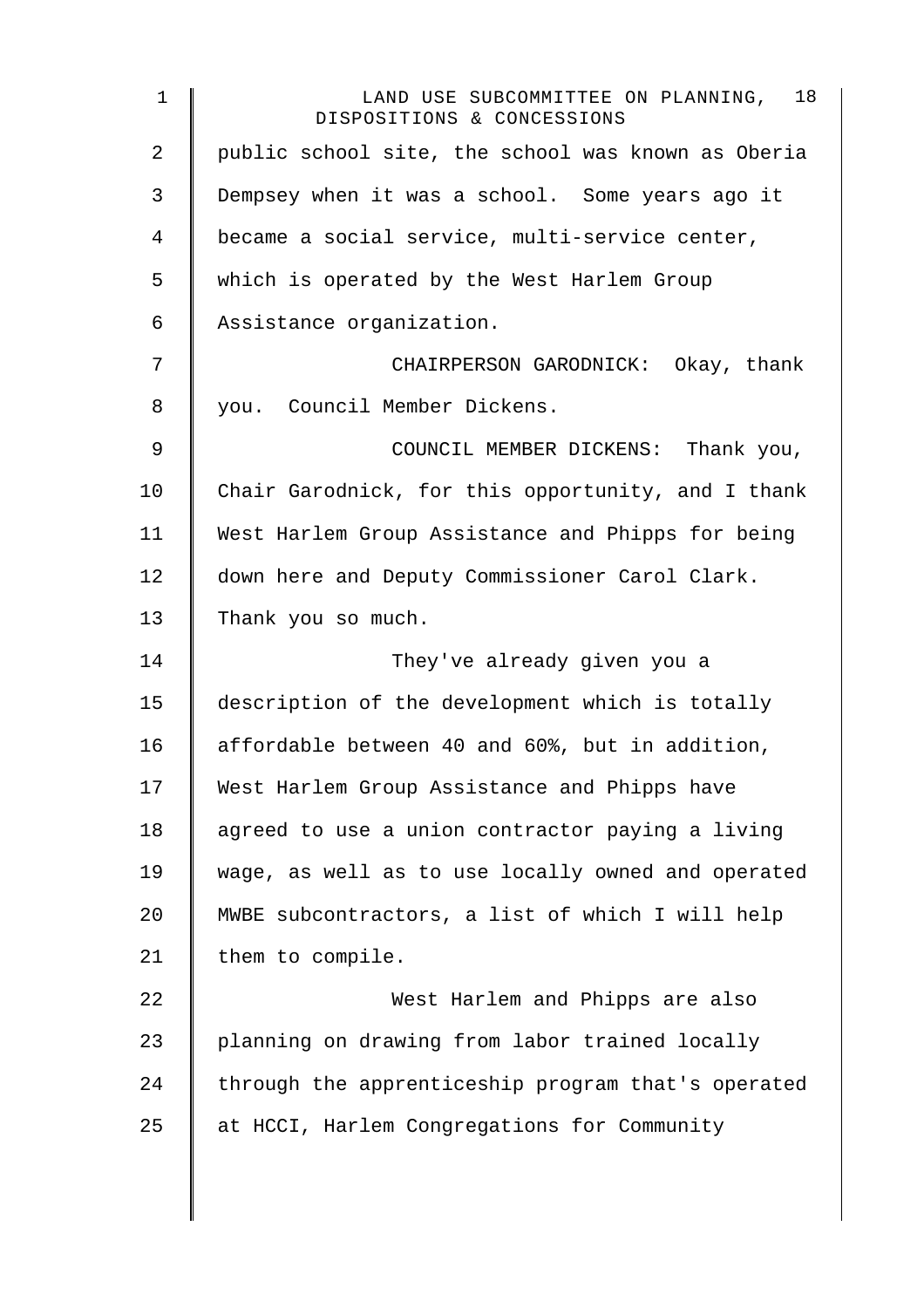| $\mathbf 1$    | LAND USE SUBCOMMITTEE ON PLANNING, 19<br>DISPOSITIONS & CONCESSIONS |
|----------------|---------------------------------------------------------------------|
| $\overline{2}$ | Improvement, of which the Council funds. This was                   |
| 3              | one of the critical factors for me because of the                   |
| 4              | area and the fact that we do not have employment,                   |
| 5              | it's so high in our community.                                      |
| 6              | There has been some concern                                         |
| 7              | generated by local residents about the playground                   |
| 8              | space, some of which will be used for the                           |
| 9              | development of the new housing. West Harlem and                     |
| 10             | Phipps have addressed this concern through                          |
| 11             | numerous meetings with the local residents and                      |
| 12             | Community Board 10, which has approved it. Due to                   |
| 13             | their intense community-based development model,                    |
| 14             | West Harlem heard the concerns of the community                     |
| 15             | and has agreed to replace the lost play space with                  |
| 16             | an upgraded play space and a half-court basketball                  |
| 17             | space, which requires an easement from HRA. These                   |
| 18             | spaces will continue to be available to area                        |
| 19             | groups upon request, and to get the insurance and                   |
| 20             | approval through Oberia Dempsey because they own                    |
| 21             | that already.                                                       |
| 22             | For all these reasons, in addition                                  |
| 23             | to the utmost confidence that I have in West                        |
| 24             | Harlem Group Assistance, I urge my colleagues to                    |
| 25             | vote in the affirmative on this very important                      |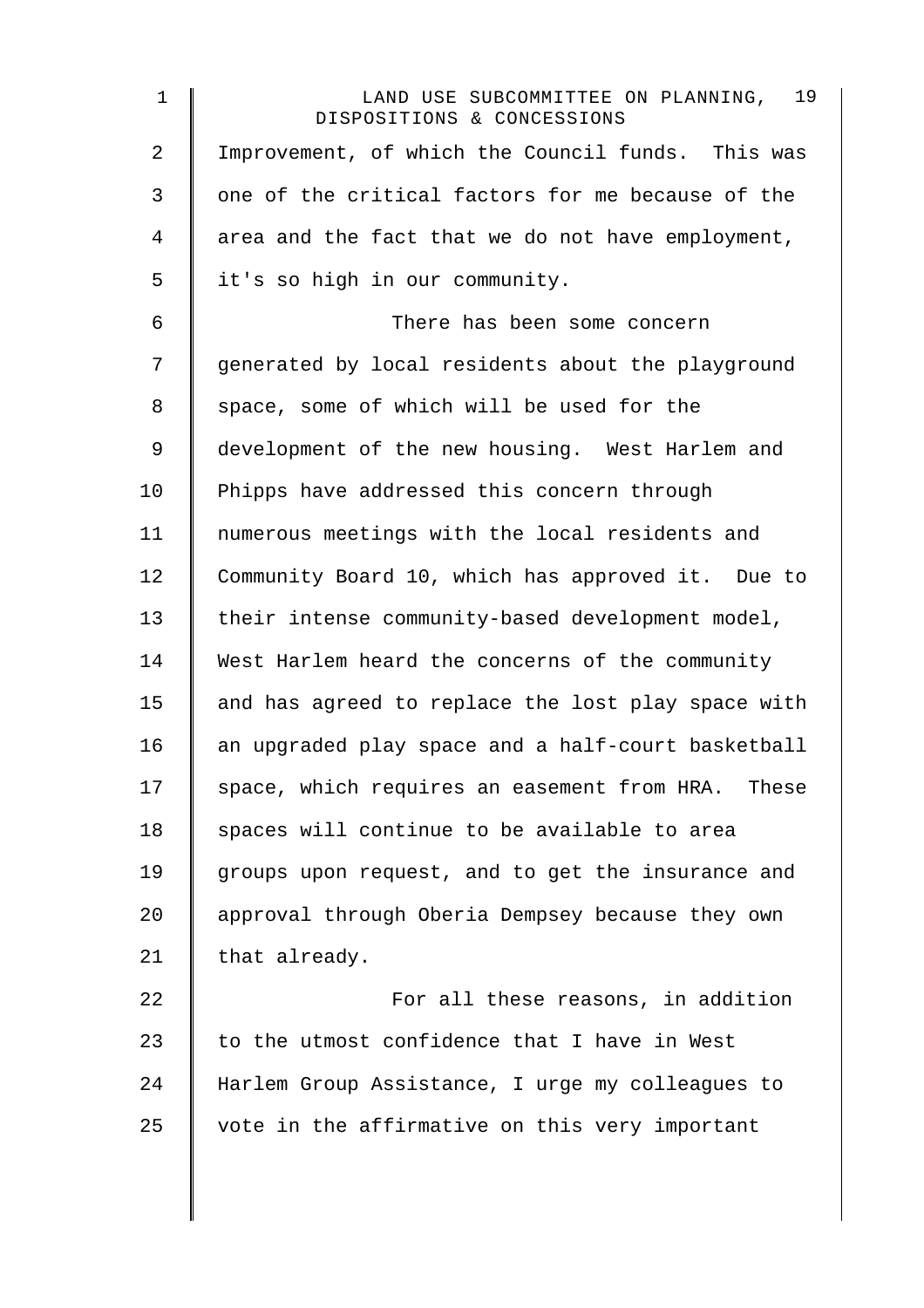| $\mathbf 1$ | 20<br>LAND USE SUBCOMMITTEE ON PLANNING,<br>DISPOSITIONS & CONCESSIONS |
|-------------|------------------------------------------------------------------------|
| 2           | affordable project in my community.                                    |
| 3           | Thank you, Chair.                                                      |
| 4           | CHAIRPERSON GARODNICK: Thank you,                                      |
| 5           | Council Member Dickens. Do you have anything to                        |
| 6           | add?                                                                   |
| 7           | CAROL CLARK: I just wanted to note                                     |
| 8           | that the illustration of the proposed project, the                     |
| 9           | architects for which are Dattner Associates, is up                     |
| 10          | on the easel here.                                                     |
| 11          | CHAIRPERSON GARODNICK: Thank you.                                      |
| 12          | And seeing no members of the public wishing to                         |
| 13          | testify on this item, we will close the hearing on                     |
| 14          | Land Use 1226, The Dempsey, C090374HAM. And open                       |
| 15          | the hearing on Land Use number 1231, the Coretta                       |
| 16          | Scott King Apartments in the district of Council                       |
| 17          | Member Barron, C090467HAK, in Brooklyn Community                       |
| 18          | Board number 5. Ms. Clark, go right ahead.                             |
| 19          | CAROL CLARK: LU 1231 consists of                                       |
| 20          | the proposed disposition of two city-owned lots                        |
| 21          | located at 660 Jerome Street and 741 Barbey Street                     |
| 22          | for development under HUD's Section 202,                               |
| 23          | Supportive Housing for the Elderly Program. Under                      |
| 24          | this program, the not-for-profit sponsor East New                      |
| 25          | York Council for the Aging was selected to develop                     |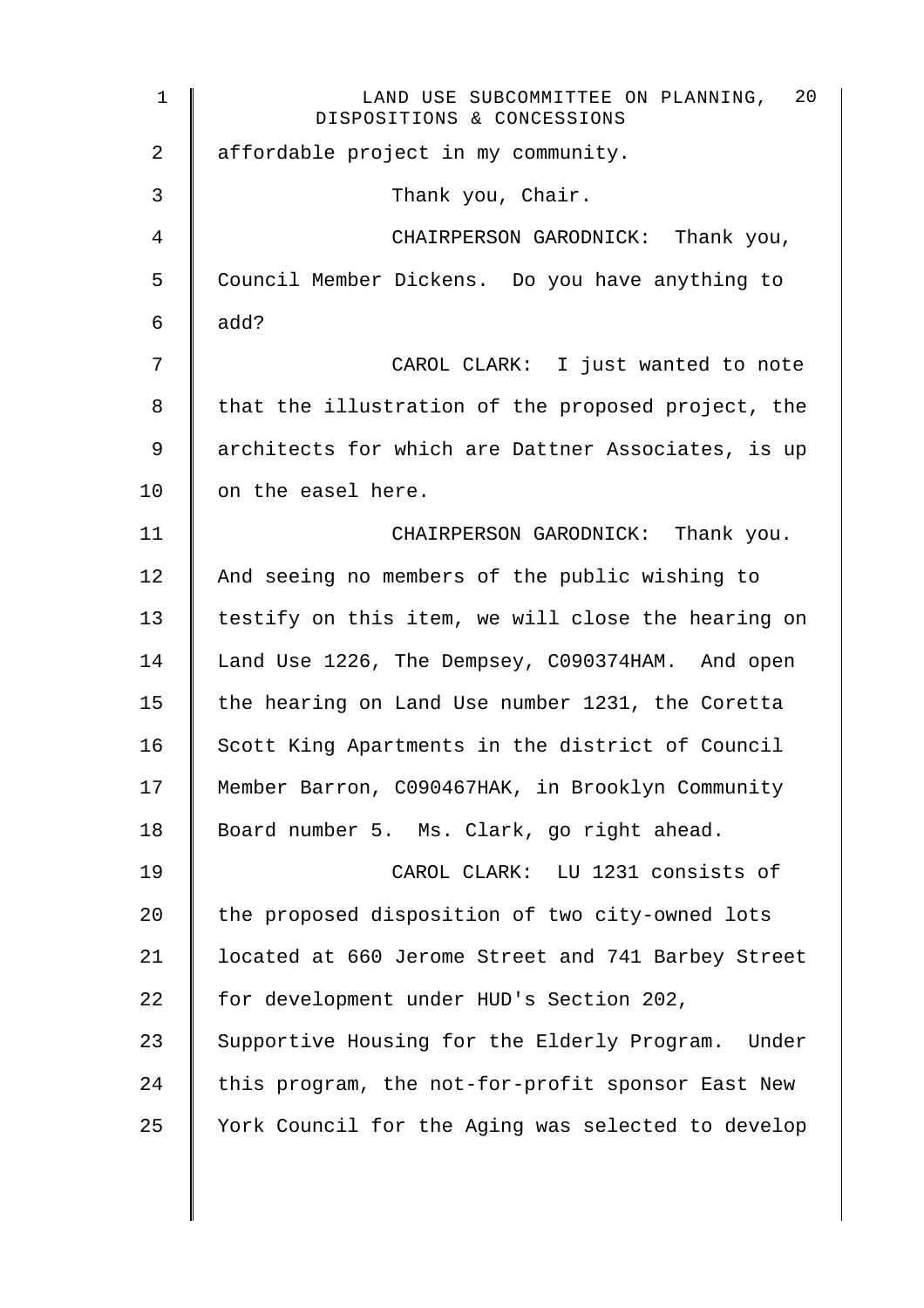| $\mathbf 1$ | LAND USE SUBCOMMITTEE ON PLANNING, 21<br>DISPOSITIONS & CONCESSIONS |
|-------------|---------------------------------------------------------------------|
| 2           | the one new four-story building which will be                       |
| 3           | known as the Coretta Scott King Apartments. When                    |
| 4           | completed, the project will provide 51 rental                       |
| 5           | units for elderly persons of low income, plus one                   |
| 6           | superintendent's unit, and approximately 10,000                     |
| 7           | square feet of outdoor recreational space.                          |
| 8           | Council Member Barron has reviewed                                  |
| 9           | the project and indicated his support.                              |
| 10          | CHAIRPERSON GARODNICK: Thank you.                                   |
| 11          | And in connection with the Section 202 program                      |
| 12          | there is, of course, a competitive process.                         |
| 13          | CAROL CLARK: Yes, sir, that's                                       |
| 14          | correct.                                                            |
| 15          | CHAIRPERSON GARODNICK: And the                                      |
| 16          | units are rental and accessible or affordable to                    |
| 17          | what category?                                                      |
| 18          | CAROL CLARK: The estimated income                                   |
| 19          | targets for individuals are up to \$26,900 per                      |
| 20          | year, and for a two-person household it's up to                     |
| 21          | \$30,700 per year.                                                  |
| 22          | CHAIRPERSON GARODNICK: Thank you.                                   |
| 23          | And what percentage does that come out to of Area                   |
| 24          | Median Income?                                                      |
| 25          | CAROL CLARK: You got me on that--                                   |
|             |                                                                     |
|             |                                                                     |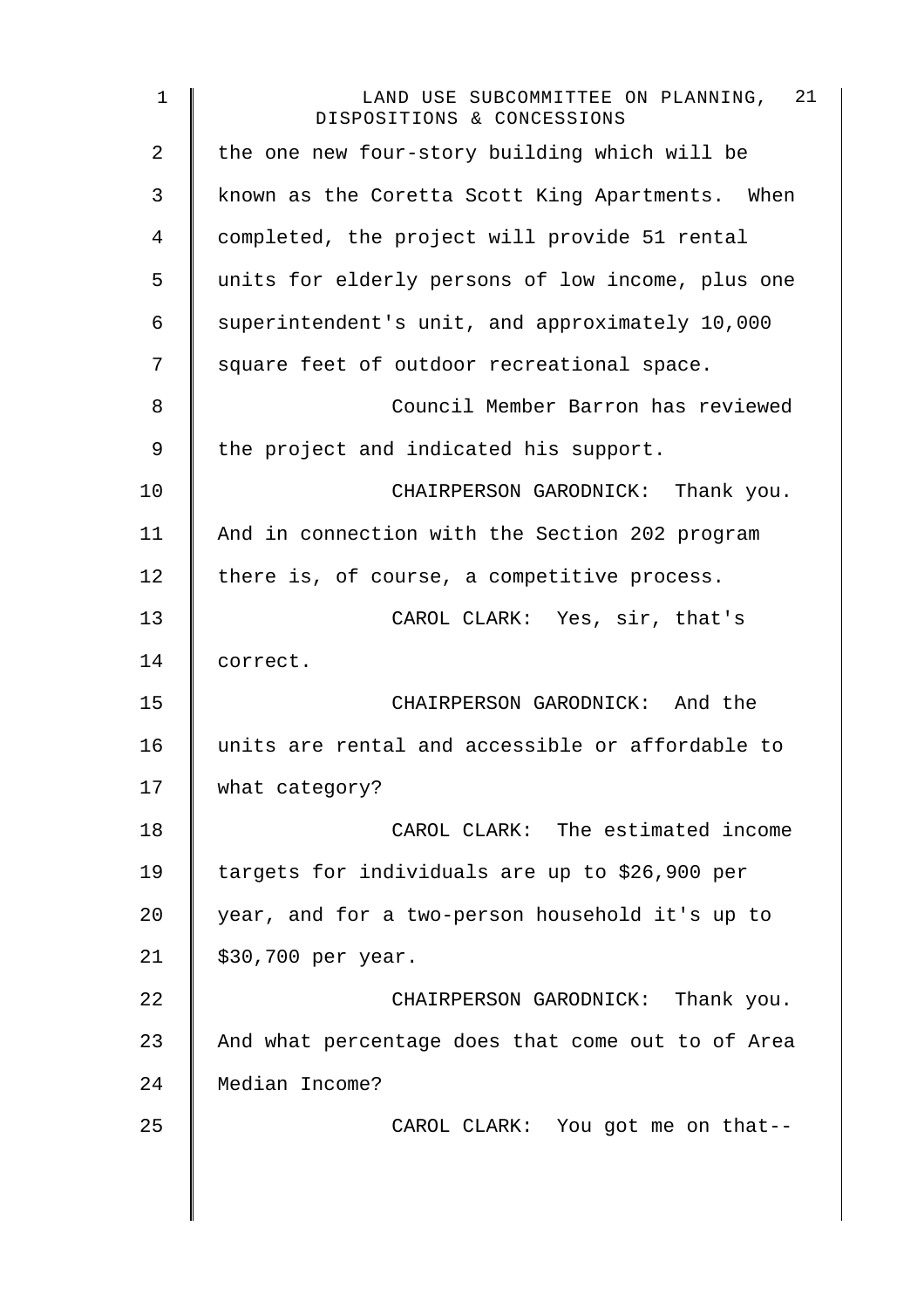| 1  | 22<br>LAND USE SUBCOMMITTEE ON PLANNING,<br>DISPOSITIONS & CONCESSIONS |
|----|------------------------------------------------------------------------|
| 2  | [Crosstalk]                                                            |
| 3  | CHAIRPERSON GARODNICK: -- the                                          |
| 4  | percentages.                                                           |
| 5  | CAROL CLARK: It's low, but I                                           |
| 6  | didn't bring my chart.                                                 |
| 7  | CHAIRPERSON GARODNICK: Okay.                                           |
| 8  | That's fine, we have that--                                            |
| 9  | CAROL CLARK: I was out sick                                            |
| 10 | yesterday and I--                                                      |
| 11 | CHAIRPERSON GARODNICK: -- we have                                      |
| 12 | the dollar amounts, that's really the important                        |
| 13 | part.                                                                  |
| 14 | CAROL CLARK: Thank you.                                                |
| 15 | CHAIRPERSON GARODNICK: Okay.                                           |
| 16 | Thank you. Seeing [pause] public wishing to                            |
| 17 | testify on Land Use 1231, the Coretta Scott King                       |
| 18 | Apartments, C090467HAK, we'll close the hearing on                     |
| 19 | that item.                                                             |
| 20 | And we're going to now open the                                        |
| 21 | hearing on non-ULURP number 20105079 HAK, Land Use                     |
| 22 | number 1241, which is, I'll let you describe it,                       |
| 23 | part of the Asset Control Area, number of                              |
| 24 | properties in Brooklyn in the district of Council                      |
| 25 | Member Eric Martin Dilan.                                              |
|    |                                                                        |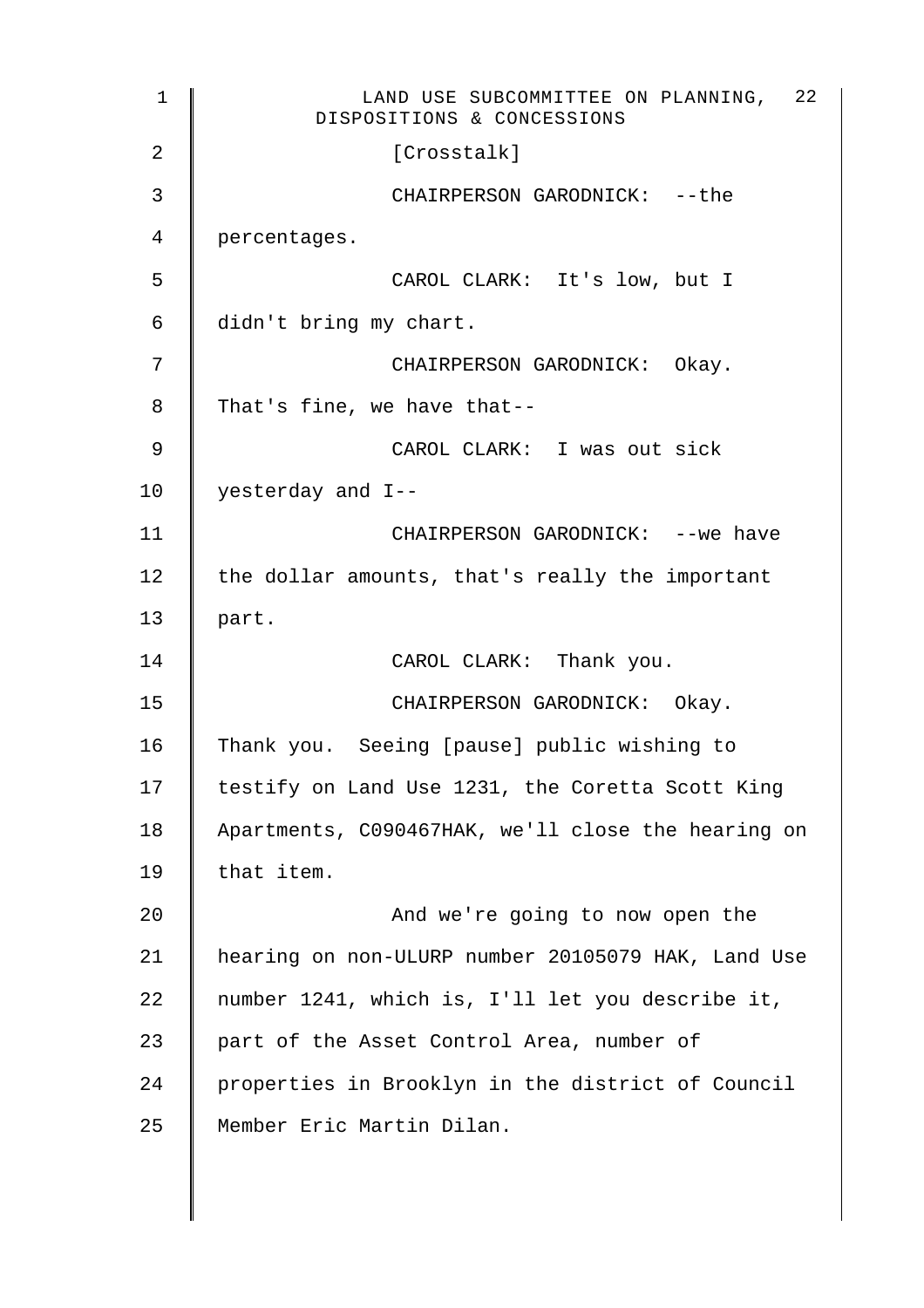| $\mathbf 1$    | LAND USE SUBCOMMITTEE ON PLANNING, 23<br>DISPOSITIONS & CONCESSIONS |
|----------------|---------------------------------------------------------------------|
| $\overline{2}$ | CAROL CLARK: Yes, thank you, and                                    |
| 3              | I'm joined for this one by Sal D'Avola, the                         |
| 4              | Executive Director of Restored Homes.                               |
| 5              | LU 1241 consists of the proposed                                    |
| 6              | rehabilitation of five two-family and one one-                      |
| 7              | family homes located at 177 Hull Street, 1185                       |
| 8              | Jefferson Avenue, 190 Cornelia Street, 126                          |
| 9              | Ridgewood Avenue, 2485 Pitkin Ave, and 282 Eldert                   |
| 10             | Lane under the Asset Control Area program. HUD,                     |
| 11             | HPD, and the non-profit Restored Homes HDFC, which                  |
| 12             | Mr. D'Avola heads, entered into an agreement in                     |
| 13             | which HUD is selling FHA foreclosed vacant, one-to                  |
| 14             | four-family homes in its inventory to Restored                      |
| 15             | Homes HDFC. In collaboration with HPD, Restored                     |
| 16             | Homes will oversee the rehabilitation of these                      |
| 17             | houses and the marketing process established to                     |
| 18             | identify income eligible purchasers.                                |
| 19             | HPD requests the Council's approval                                 |
| 20             | of a UDAAP tax exemption for the eligible                           |
| 21             | purchasers to enhance the affordability of the                      |
| 22             | project.                                                            |
| 23             | Council Member Dilan has been                                       |
| 24             | briefed and has indicated his support.                              |
| 25             | CHAIRPERSON GARODNICK: Thank you                                    |
|                |                                                                     |
|                |                                                                     |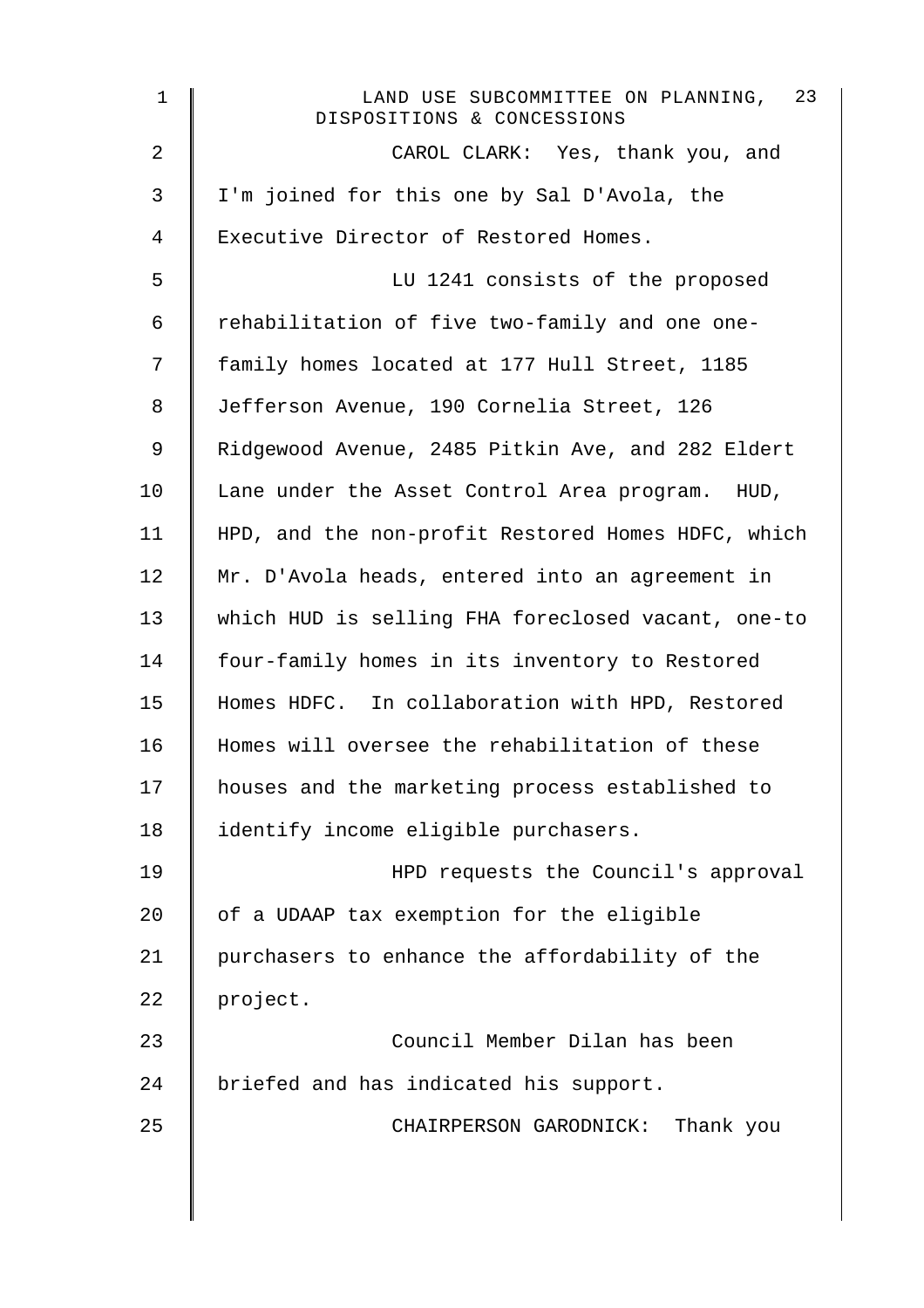| $1\,$          | LAND USE SUBCOMMITTEE ON PLANNING, 24<br>DISPOSITIONS & CONCESSIONS |
|----------------|---------------------------------------------------------------------|
| $\overline{2}$ | very much. And the selection of Restored Homes by                   |
| 3              | HUD was based in some sort of a public or                           |
| 4              | competitive process?                                                |
| 5              | SAL D'AVOLA: Sal D'Avola,                                           |
| 6              | Executive Director of Restored Homes. Back in                       |
| 7              | 2005, the City of New York approached Neighborhood                  |
| 8              | Restore, which is an affiliate organization that                    |
| 9              | works closely with the City on tax foreclosed                       |
| 10             | properties, and it was through that affiliation                     |
| 11             | that HPD and HUD approached Neighborhood Restore                    |
| 12             | to create this separate $501(c)3$ organization,                     |
| 13             | Restored Homes, to oversee this program.                            |
| 14             | We work very closely with the non-                                  |
| 15             | profit and for-profit community-based                               |
| 16             | organizations who work with us in these                             |
| 17             | communities to put together scopes of work,                         |
| 18             | identify properties, and, most importantly, do the                  |
| 19             | outreach and qualifying of future homebuyers.                       |
| 20             | CHAIRPERSON GARODNICK: So it's for                                  |
| 21             | the ultimate rehabilitation of these six                            |
| 22             | buildings, is that correct?                                         |
| 23             | SAL D'AVOLA: Correct.                                               |
| 24             | CAROL CLARK: Yes.                                                   |
| 25             | CHAIRPERSON GARODNICK: And the                                      |
|                |                                                                     |
|                |                                                                     |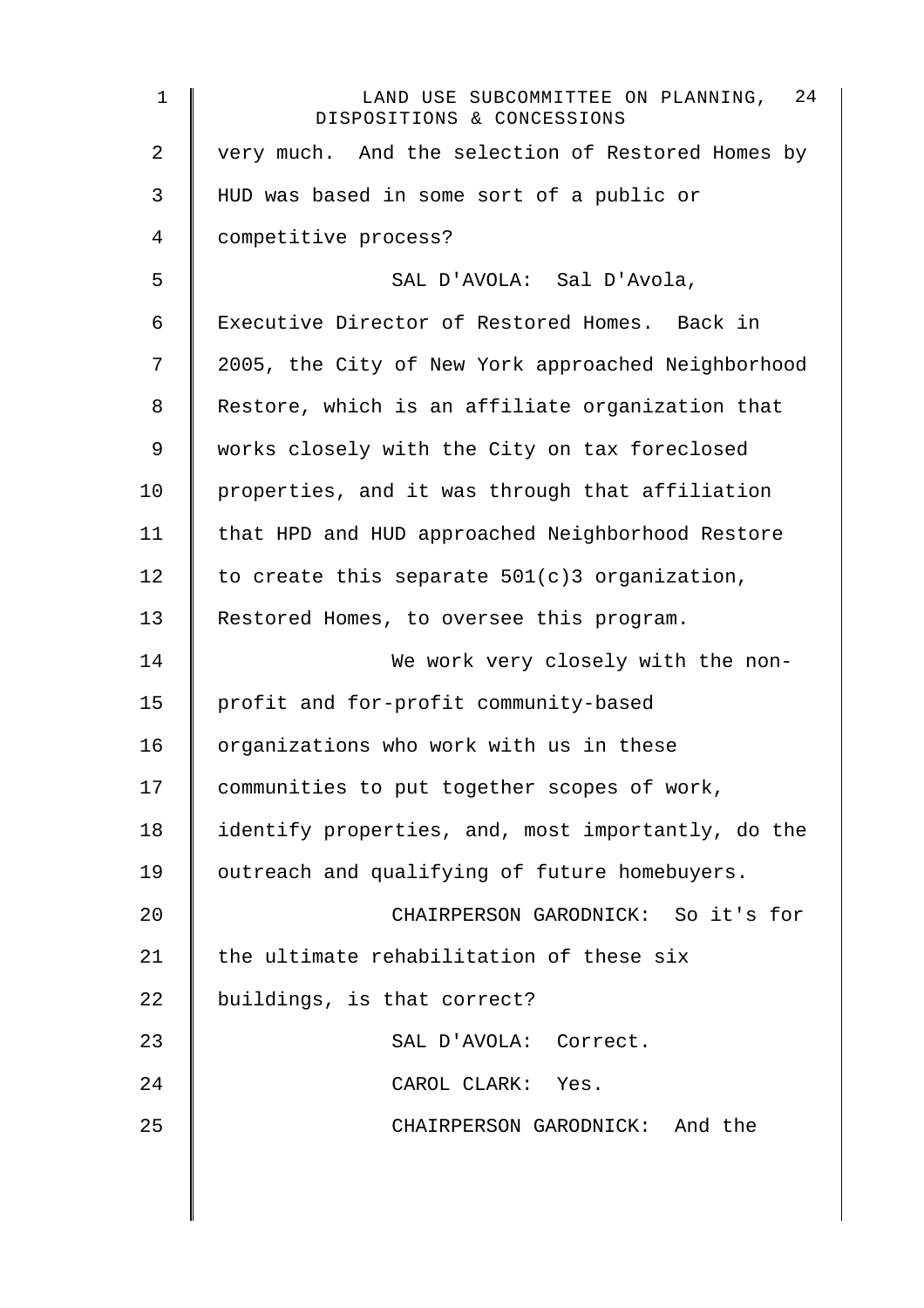1 CAND USE SUBCOMMITTEE ON PLANNING, DISPOSITIONS & CONCESSIONS 25 2 current residents of those buildings, what will 3 happen with them? 4 SAL D'AVOLA: The buildings are 5 | vacant when they're sold to us. 6 CHAIRPERSON GARODNICK: They're all 7 | vacant. 8 SAL D'AVOLA: They're all vacant 9 properties. 10 **CHAIRPERSON GARODNICK:** Okay. 11 Thank you. Seeing no members of the public  $12$  wishing to testify on this item and no questions, 13 we will close the hearing on Land Use 1241, non-14 ULURP 20105079 HAK in the district of Council 15 Member Dilan. 16 Open the hearing on 1242, non-ULURP 17 | lurk number 20105080, these are three properties 18 in Brooklyn, part of the same program in the 19 | district of Council Member Vann, and I see Mr. 20  $\parallel$  D'Avola is still with you, so I have some 21  $\parallel$  suspicion this will be a similar sort of an 22 | application. Go ahead, Ms. Clark. 23 CAROL CLARK: It's actually an 24 | identical application and all the testimony we 25  $\parallel$  just gave in the previous item of 1241 and how the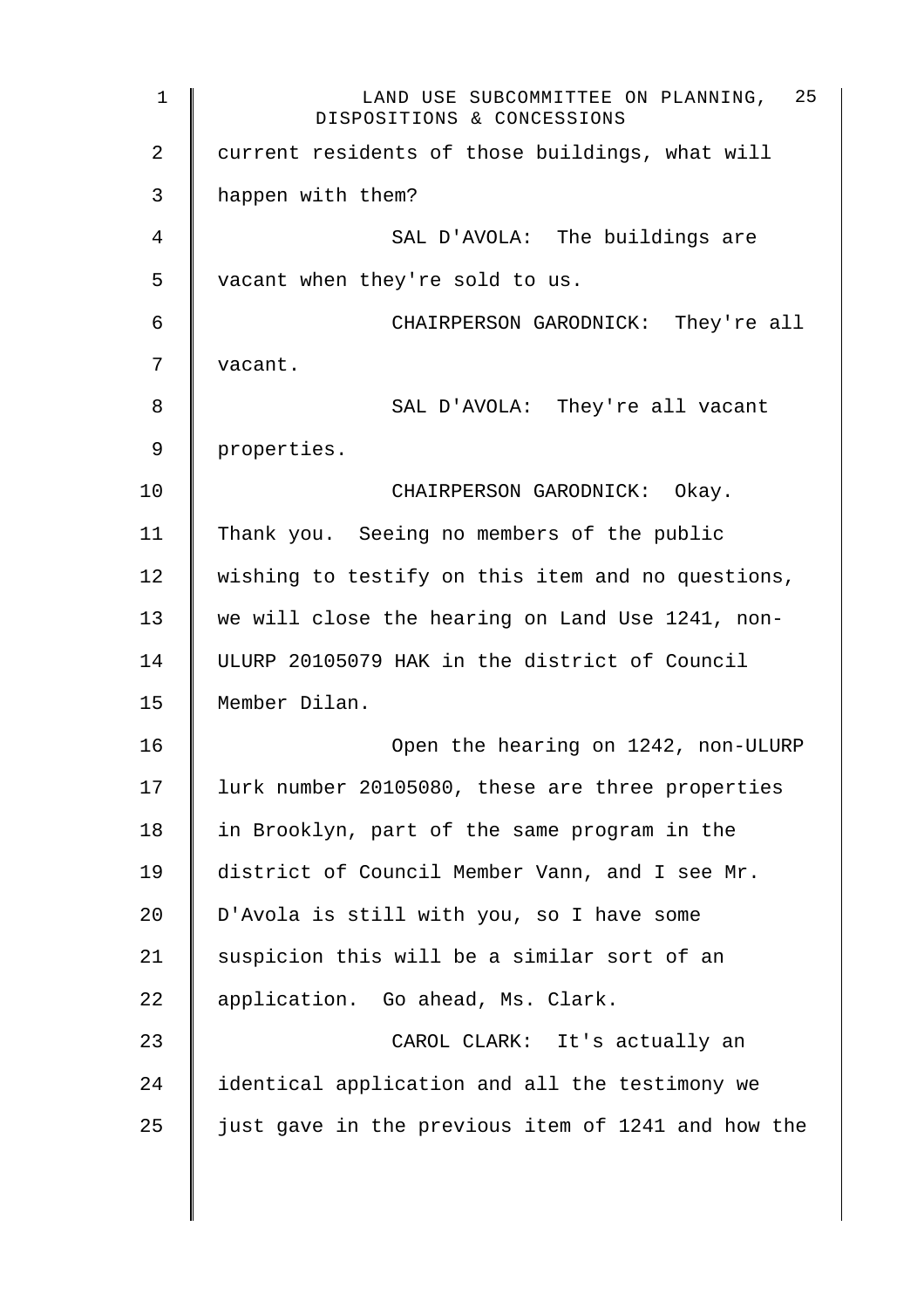1 CAND USE SUBCOMMITTEE ON PLANNING, DISPOSITIONS & CONCESSIONS 26 2 | program operates is relevant to this LU 1242. 3 || It consists of the proposed rehab 4 | of two two-family vacant and one three-family 5 vacant homes located at 279 Clifton Place, 469 6 Monroe Street, and 412 Gates Avenue under the 7 | Asset Area Control program. 8 HPD is requesting the Council's 9 approval of a UDAAP tax exemption for the eligible 10 | purchasers to enhance the affordability of the 11 project. 12 Council Member Vann has been 13 | briefed and has indicated his support. 14 CHAIRPERSON GARODNICK: Thank you. 15  $\parallel$  And for the purposes of the sales of these units, 16 is there any difference between Land Use 1241 and 17  $\parallel$  1242 as to who will be able to purchase, or at 18 what level they will be able to purchase these 19 apartments? 20 SAL D'AVOLA: No, there's no 21 distinction between the two applications. 22 **CHAIRPERSON GARODNICK:** And what is 23  $\parallel$  the affordability component here for both of them? 24 SAL D'AVOLA: Maximum of 115% of 25  $\parallel$  AMI is the programmatic maximum for affordability,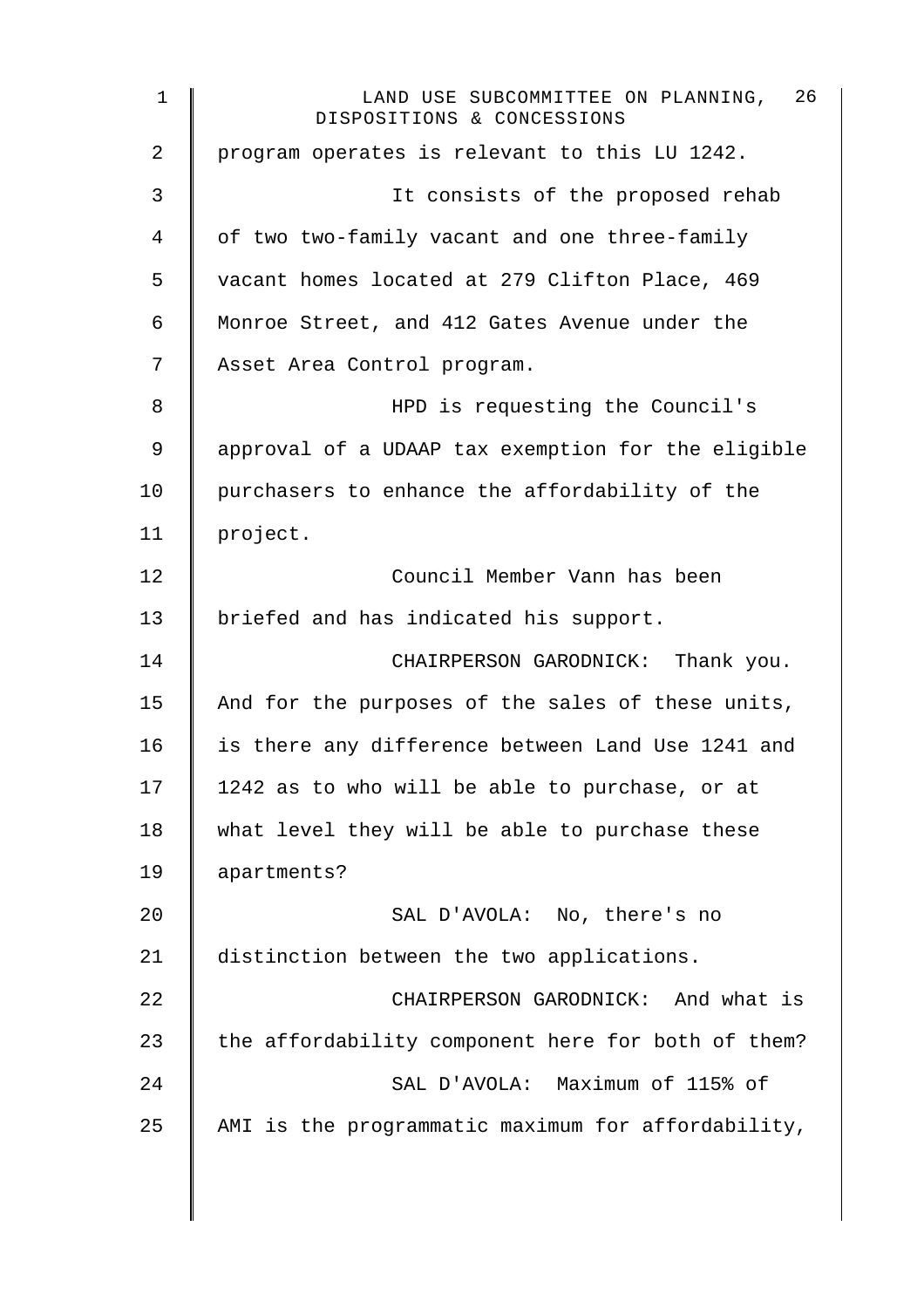1 CAND USE SUBCOMMITTEE ON PLANNING, DISPOSITIONS & CONCESSIONS 27 2 | however, depending on the neighborhoods where the 3 | homes are, the affordability can be lower. 4 CHAIRPERSON GARODNICK: Is that 5 | percentage set by HUD, is it set by HPD? 6 SAL D'AVOLA: The percentage was  $7 \parallel$  set by HUD. 8 CHAIRPERSON GARODNICK: Okay, thank 9 you. Seeing no members of the public wishing to 10 testify on Land Use 1242, 20105080 HAK, we will 11 | close the hearing on that item. 12 | And open the hearing on our last 13 item of the day, Land Use Preconsidered non-ULURP 14 without a number, two properties in the district 15 | of Council Member Mitchell. This is an amendment 16 | to an earlier application. 17 | Ms. Clark, if you could go ahead 18 and introduce this item. 19 | CAROL CLARK: Surely, Mr. Chairman. 20 I'm joined Don Capoccia, the principal of BFC 21 | Partners, and Juan Barahona to my right, also of 22  $\parallel$  BFC, which is the sponsor for this proposed 23 | project. 24 | It does consist of the proposed  $25$  amendment of a project that was previously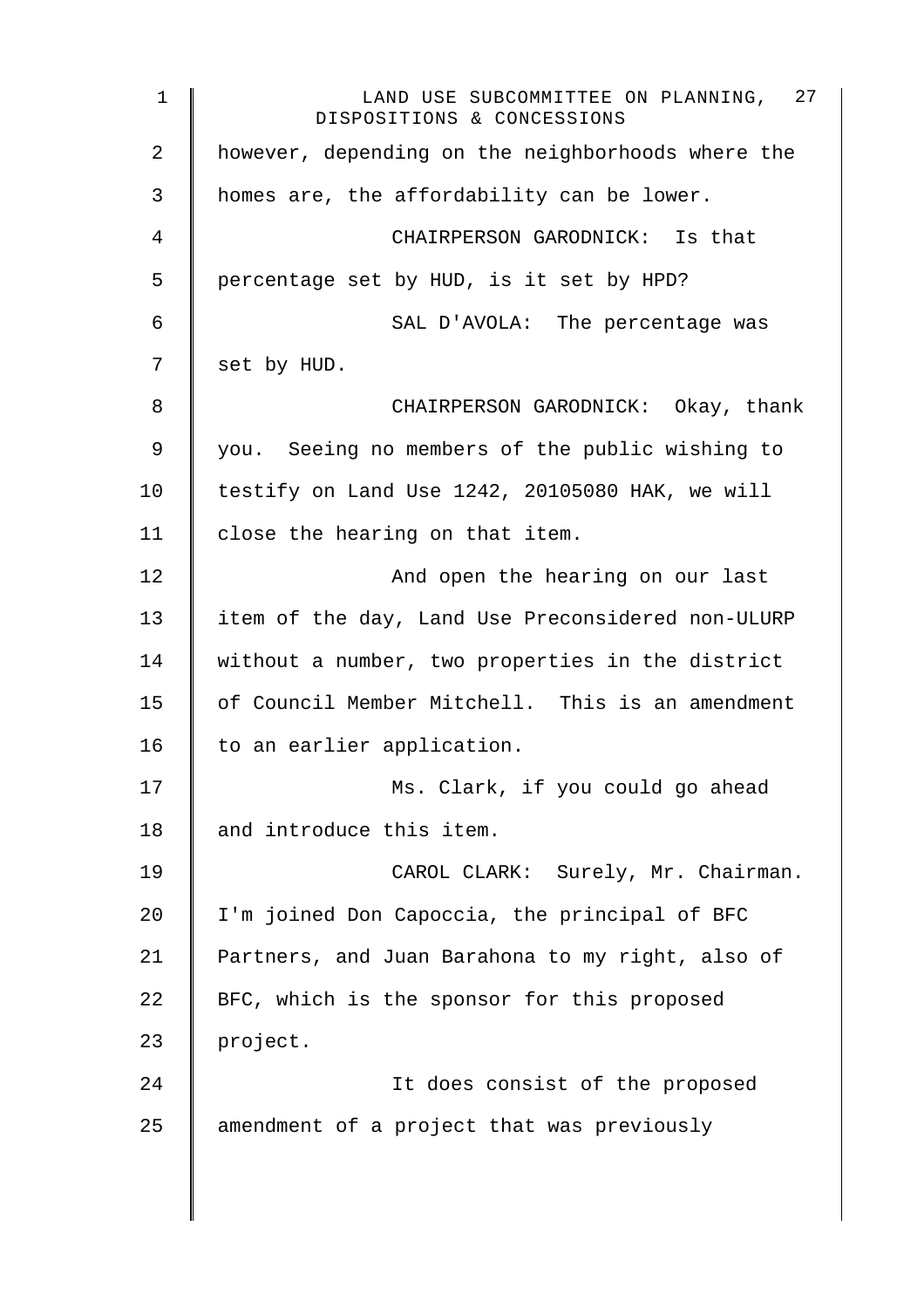| $\mathbf 1$    | 28<br>LAND USE SUBCOMMITTEE ON PLANNING,<br>DISPOSITIONS & CONCESSIONS |
|----------------|------------------------------------------------------------------------|
| $\overline{2}$ | approved by the Council. You may recall back in                        |
| 3              | March of 2008, it was Resolution number 1332 on                        |
| 4              | March 26, 2008, and the project was known as                           |
| 5              | Stapleton Court. It's located at 551 and 571 Bay                       |
| 6              | Street in Staten Island.                                               |
| 7              | Under the proposed amendment, the                                      |
| 8              | sponsor BFC Partners will construct two buildings                      |
| 9              | containing a total of 160 rental units. One                            |
| 10             | building will provide 91 units and 15,800 square                       |
| 11             | feet of commercial space. The other building will                      |
| 12             | provide approximately 69 residential units and                         |
| 13             | 6,700 square feet of commercial space.                                 |
| 14             | Council Member Mitchell has been                                       |
| 15             | briefed and is in support of the project.                              |
| 16             | CHAIRPERSON GARODNICK: Thank you.                                      |
| 17             | Which part of this is an amendment?                                    |
| 18             | CAROL CLARK: The basic amendment                                       |
| 19             | is a UDAAP because the project is going from                           |
| 20             | having a component which is home ownership to                          |
| 21             | being a rental project, that is why the HPD is                         |
| 22             | back before you today.                                                 |
| 23             | CHAIRPERSON GARODNICK: So help us                                      |
| 24             | understand then so we can get to the where it was                      |
| 25             | and what it's going to, the ownership model that                       |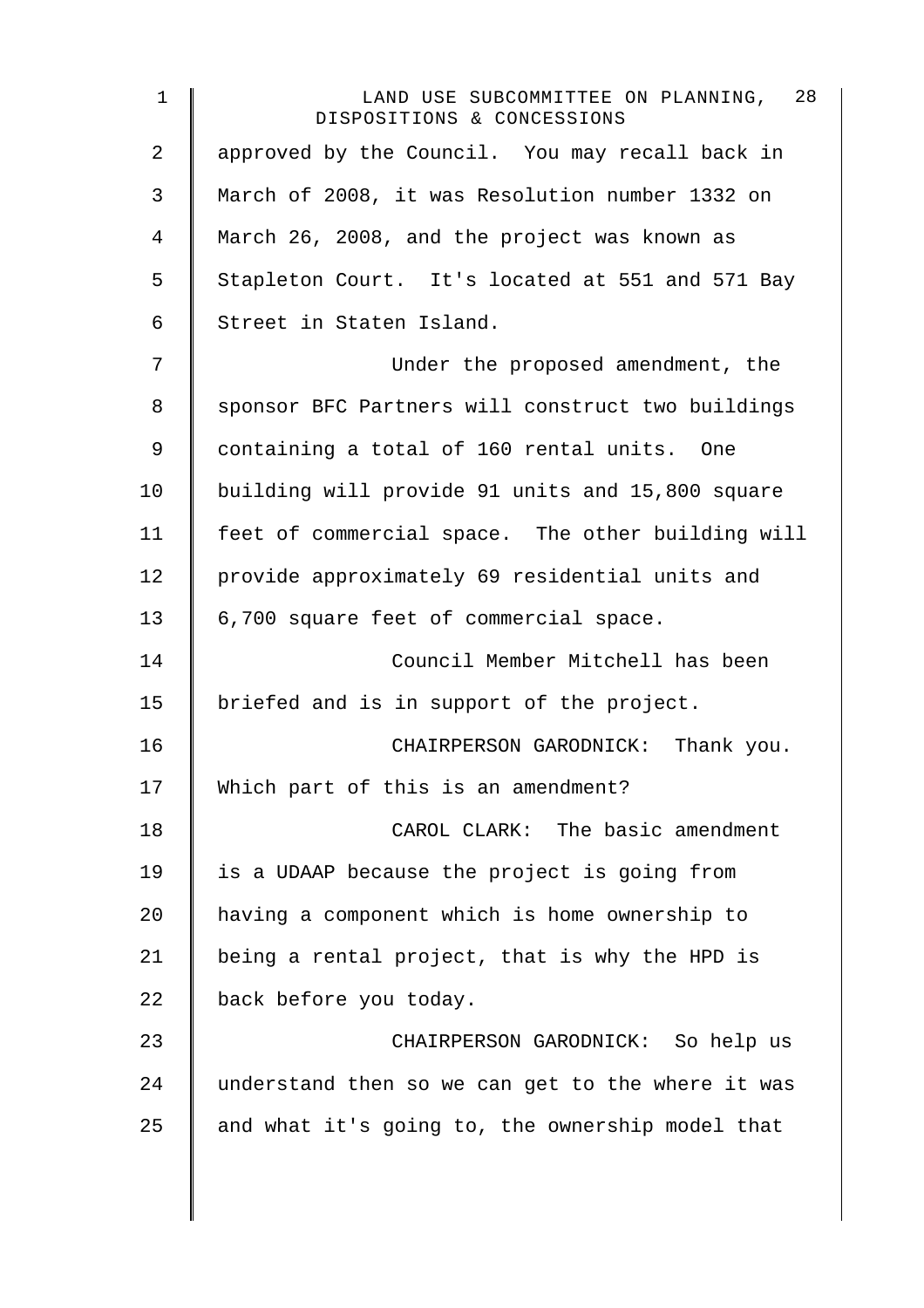| $\mathbf 1$ | 29<br>LAND USE SUBCOMMITTEE ON PLANNING,<br>DISPOSITIONS & CONCESSIONS |
|-------------|------------------------------------------------------------------------|
| 2           | had initially been proposed was to sell these                          |
| 3           | units to whom and at what level of affordability?                      |
| 4           | JUAN BARAHONA: My name is Juan                                         |
| 5           | Barahona with BFC. Yes, the initial proposal was                       |
| 6           | the HDC's Affordable Cooperative program, which                        |
| 7           | would have sold the apartments, actually between                       |
| 8           | 80% of median all the way up to 175% of median,                        |
| 9           | and I don't think I need to describe how that's                        |
| 10          | not possible today, so we've shifted to a rental.                      |
| 11          | CHAIRPERSON GARODNICK: Okay. And                                       |
| 12          | will there be any difference in the level of                           |
| 13          | affordability either between the buildings or                          |
| 14          | between this and what you were initially planning?                     |
| 15          | JUAN BARAHONA: The proposal is now                                     |
| 16          | to do it as the HDC New HOP, the Middle-Income                         |
| 17          | Rental Program for the Outer Boroughs they call                        |
| 18          | it, and we're going to be doing 25% of the                             |
| 19          | apartments below 60% of median and then the                            |
| 20          | balance at 100% of median income.                                      |
| 21          | CHAIRPERSON GARODNICK: Okay, so                                        |
| 22          | the 160 rental units, a quarter of them will be                        |
| 23          | below 60% of AMI, three-quarters of them will be                       |
| 24          | up to 100% of AMI, correct? And that's part of                         |
| 25          | New HOP.                                                               |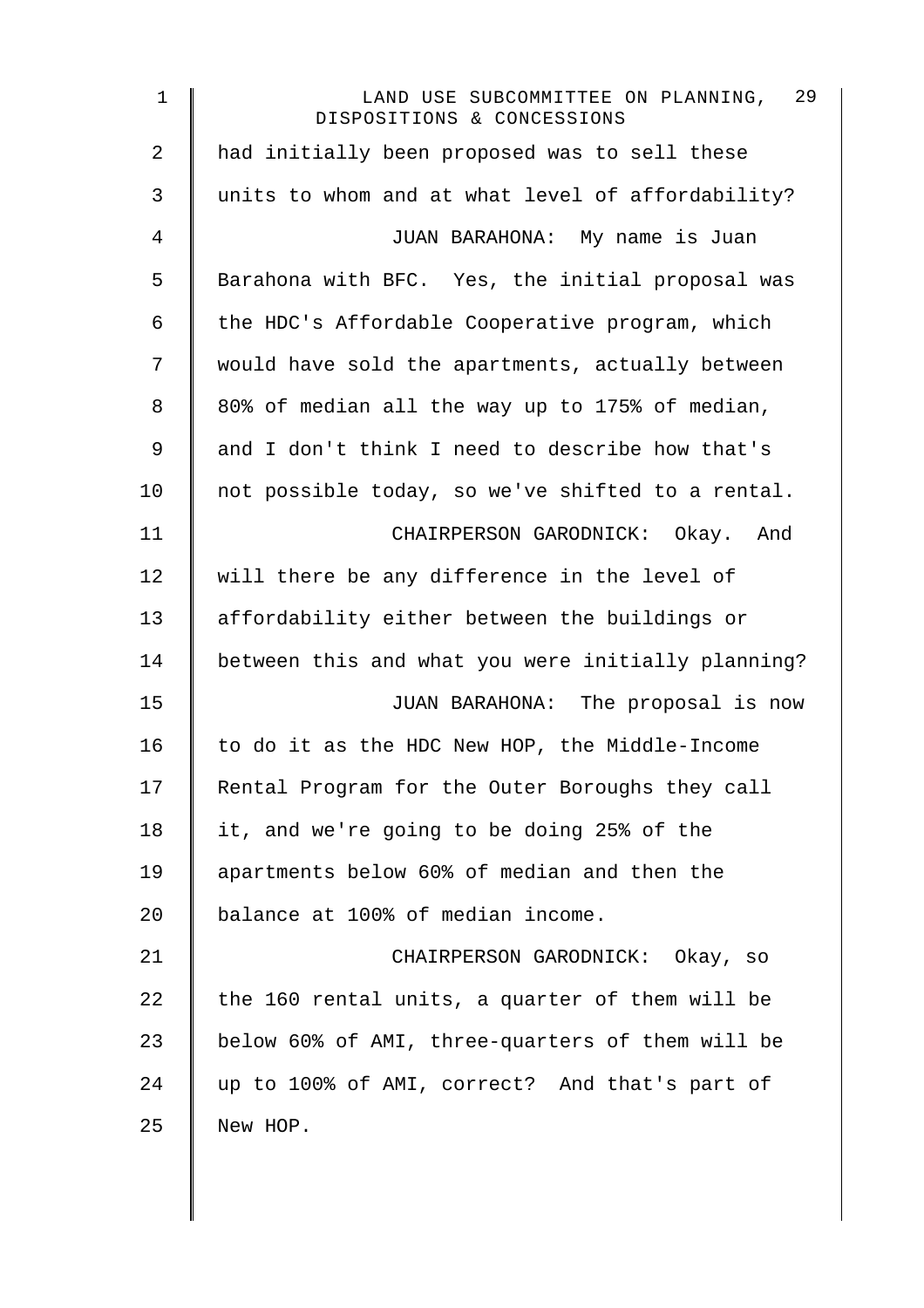| $\mathbf{1}$ | 30<br>LAND USE SUBCOMMITTEE ON PLANNING,<br>DISPOSITIONS & CONCESSIONS |
|--------------|------------------------------------------------------------------------|
| 2            | JUAN BARAHONA: Yes.                                                    |
| 3            | CHAIRPERSON GARODNICK: Okay.                                           |
| 4            | Okay, terrific. Well thank you for your                                |
| 5            | testimony, and Council Member Mitchell has reached                     |
| 6            | out to express his support of this amendment                           |
| 7            | directly. And so I just wanted to note that on                         |
| 8            | the record.                                                            |
| 9            | We will close the hearing on this                                      |
| 10           | unnumbered Preconsidered, formerly 1332 Stapleton                      |
| 11           | Court, which is an amendment as proposed by HPD,                       |
| 12           | and we will close the hearing on that final item                       |
| 13           | of the day, and thank you.                                             |
| 14           | And we will couple together all the                                    |
| 15           | items that we heard today for the purposes of                          |
| 16           | voting. We're laying over everything else on the                       |
| 17           | calendar that we did not hear at the request of                        |
| 18           | individual Council Members in whose districts                          |
| 19           | these properties sit. And the Chair recommends an                      |
| 20           | aye vote on all of the coupled items that we have                      |
| 21           | heard today, and I will ask the Counsel to call                        |
| 22           | the roll.                                                              |
| 23           | CAROL SHINE: Carol Shine, Counsel                                      |
| 24           | to the Subcommittee. Chair Garodnick.                                  |
| 25           | CHAIRPERSON GARODNICK: I vote aye.                                     |
|              |                                                                        |
|              |                                                                        |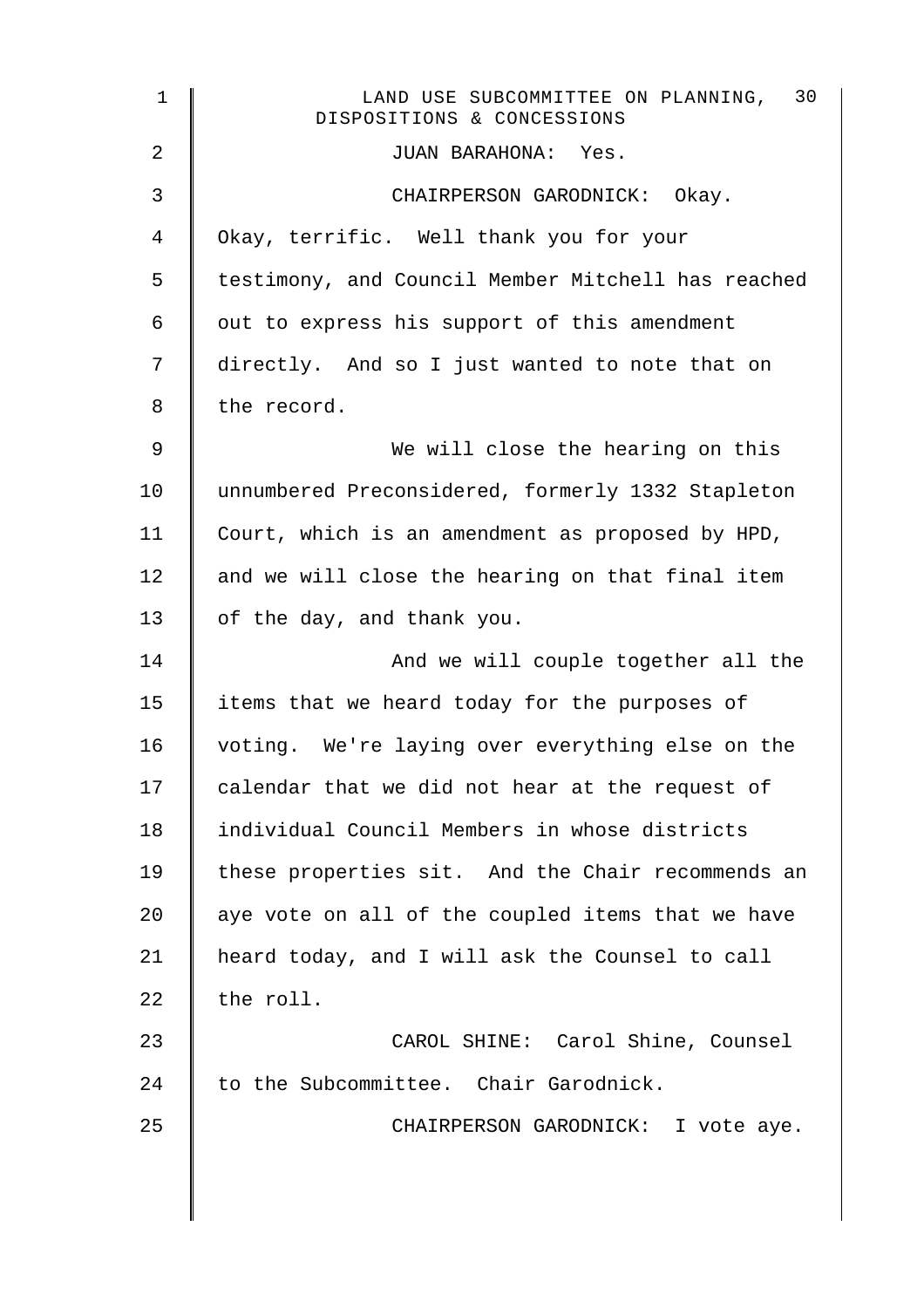| $\mathbf{1}$   | 31<br>LAND USE SUBCOMMITTEE ON PLANNING,<br>DISPOSITIONS & CONCESSIONS |
|----------------|------------------------------------------------------------------------|
| $\overline{2}$ | CAROL SHINE: Council Member                                            |
| 3              | Gonzalez.                                                              |
| 4              | COUNCIL MEMBER GONZALEZ: Aye.                                          |
| 5              | CAROL SHINE: Council Member                                            |
| 6              | Dickens.                                                               |
| 7              | COUNCIL MEMBER DICKENS: Aye.                                           |
| 8              | CAROL SHINE: By a vote of three in                                     |
| 9              | the affirmative, none in the negative, and no                          |
| 10             | abstentions, the aforementioned items are approved                     |
| 11             | and referred to the full Committee.                                    |
| 12             | CHAIRPERSON GARODNICK: Thank you                                       |
| 13             | very much everybody and we are going to leave the                      |
| 14             | roll open until the full Land Use Committee                            |
| 15             | commences, and I thank my colleagues for their                         |
| 16             | presence today and [pause] Land Use comes next.                        |
| 17             | FEMALE VOICE: No.                                                      |
| 18             | [Pause]                                                                |
| 19             | CHAIRPERSON GARODNICK: Oh I'm                                          |
| 20             | sorry, Landmarks comes next, so we're going to                         |
| 21             | keep this open until Landmarks starts, and then                        |
| 22             | we're going to be adjourned. Thank you.                                |
| 23             | CAROL SHINE: Council Member                                            |
| 24             | Ignizio.                                                               |
| 25             | COUNCIL MEMBER IGNIZIO: Yes, I                                         |
|                |                                                                        |
|                |                                                                        |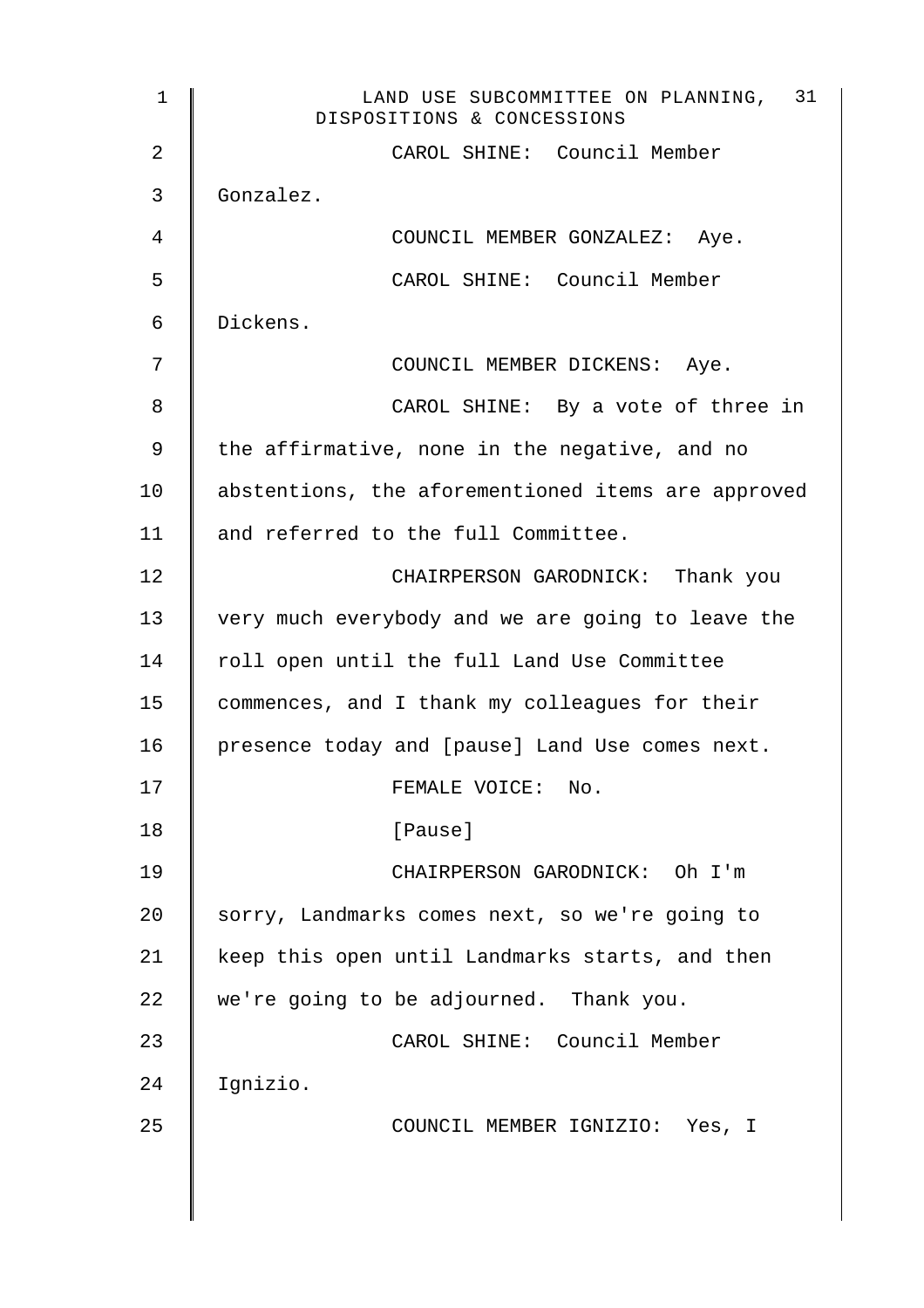| $\mathbf 1$    | LAND USE SUBCOMMITTEE ON PLANNING, 32<br>DISPOSITIONS & CONCESSIONS |
|----------------|---------------------------------------------------------------------|
| $\overline{a}$ | vote aye on all.                                                    |
| $\mathsf{3}$   | CAROL SHINE: The vote stands at                                     |
| 4              | four in the affirmative, none in the negative, and                  |
| 5              | no abstentions.                                                     |
|                |                                                                     |
|                |                                                                     |
|                |                                                                     |
|                |                                                                     |
|                |                                                                     |
|                |                                                                     |
|                |                                                                     |
|                |                                                                     |
|                |                                                                     |
|                |                                                                     |
|                |                                                                     |
|                |                                                                     |
|                |                                                                     |
|                |                                                                     |
|                |                                                                     |
|                |                                                                     |
|                |                                                                     |
|                |                                                                     |
|                |                                                                     |
|                |                                                                     |
|                |                                                                     |
|                |                                                                     |